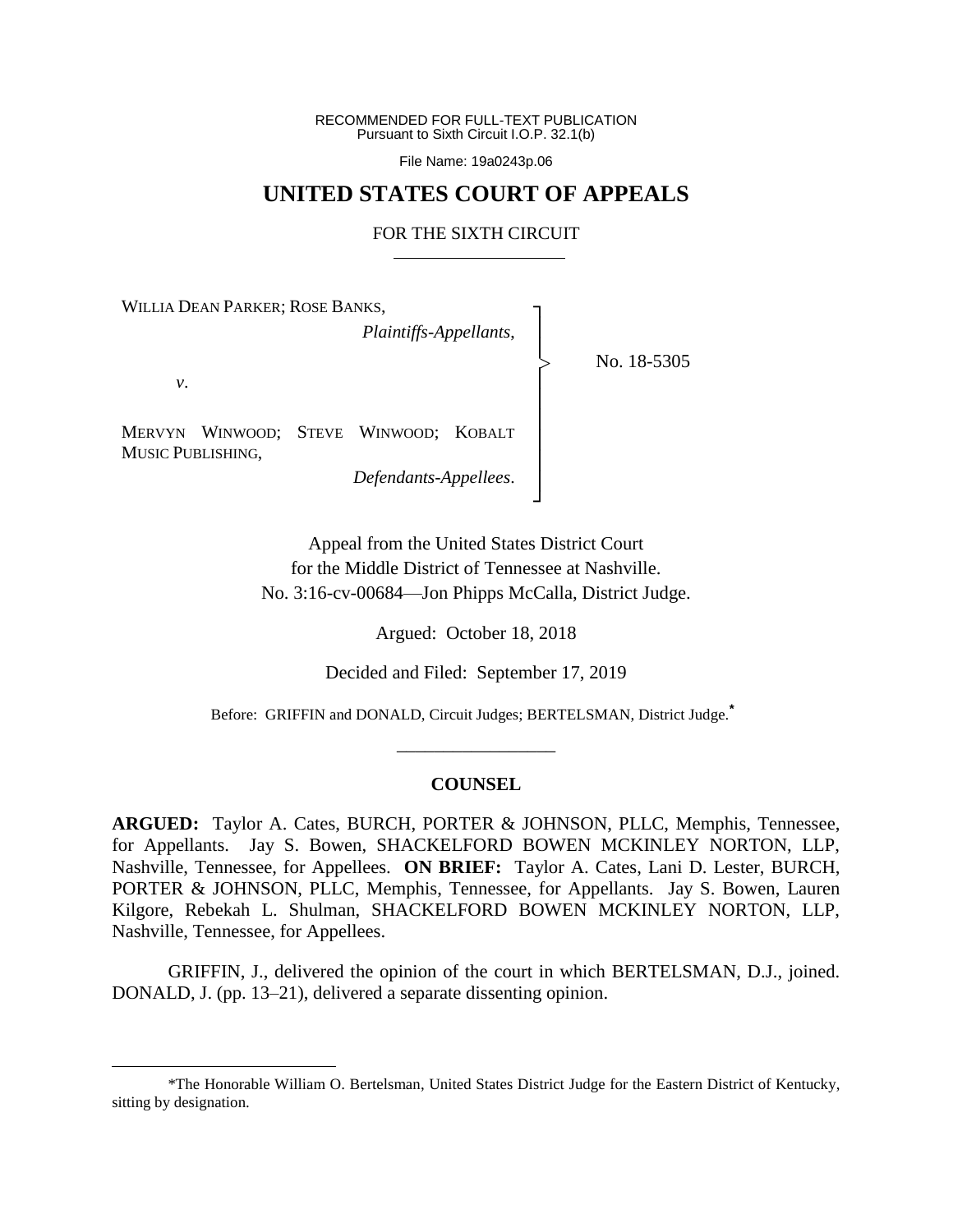# **OPINION** \_\_\_\_\_\_\_\_\_\_\_\_\_\_\_\_\_

\_\_\_\_\_\_\_\_\_\_\_\_\_\_\_\_\_

GRIFFIN, Circuit Judge.

Plaintiffs Willia Dean Parker and Rose Banks sued defendants Mervyn Winwood, Steve Winwood, and Kobalt Music Publishing for copyright infringement. The district court found that plaintiffs failed to submit admissible evidence showing that Steve copied plaintiffs' protected work—one element of an infringement claim—so it granted judgment in his and Kobalt's favor. The court also found that it lacked personal jurisdiction over Mervyn, who resides in the United Kingdom, and therefore dismissed him from the case. Plaintiffs contest both rulings. We affirm.

I.

In 1965, in Memphis, Tennessee, Willia Dean Parker and Homer Banks wrote the song *Ain't That a Lot of Love* and registered it with the United States Copyright Office. The very next year, in London, England, brothers Mervyn and Steve Winwood wrote the song *Gimme Some Lovin'*. They were members of the Spencer Davis Group, a band that contracted with Island Records to market its music. Island registered the song with the Copyright Office as well.

*Ain't That a Lot of Love* fell flat. But *Gimme Some Lovin'* roared up the charts, reaching the second spot in the United Kingdom and later the seventh spot in the United States.

Fifty-one years later, Parker and Banks's wife, Rose, sued the Winwoods and Kobalt Music Publishing—the company that exploits Steve's copyright interest in *Gimme Some Lovin'*—in the United States District Court for the Middle District of Tennessee. When writing *Gimme Some Lovin'*, plaintiffs claimed, the Winwoods lifted the bass line from *Ain't That a Lot of Love*. And that move, plaintiffs asserted, entitled them to statutory damages for copyright infringement under 17 U.S.C. § 504, as well as other relief.

Steve Winwood and Kobalt moved for summary judgment, arguing that Steve had not infringed plaintiffs' copyright because no one in the Spencer Davis Group had heard *Ain't That a*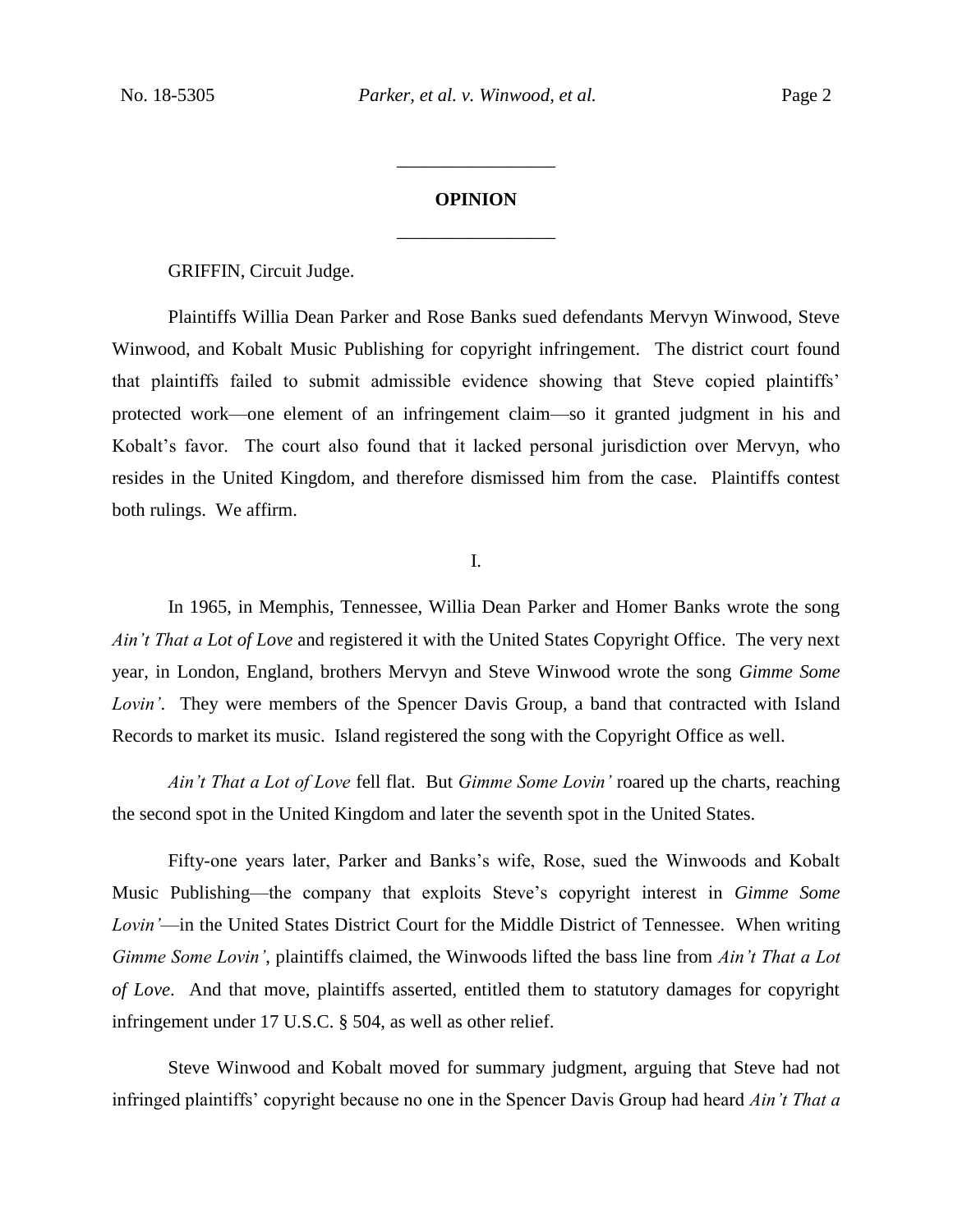*Lot of Love* before writing *Gimme Some Lovin'*. In response, plaintiffs asked the district court to consider several documents they claimed contained direct evidence of copying. They also argued that there was a twenty-one-day window—between *Ain't That a Lot of Love*'s debut in the United Kingdom and the commercial release of *Gimme Some Lovin'*—during which the Spencer Davis Group could have copied the bass line. In reply, Steve and Kobalt claimed that plaintiffs' direct evidence of copying was inadmissible under the rule against hearsay. *See* Fed. R. Evid. 802. The district court granted the motion. It noted that Steve and Kobalt had submitted affidavits in support of their claim that no one in the band had heard *Ain't That a Lot of Loving* before writing *Gimme Some Lovin'*. The court also ruled that the documents plaintiffs sought to rely on to show direct evidence of copying were inadmissible under the rule against hearsay, *see* Fed. R. Evid. 801, 802, which meant they failed to produce any evidence showing that Steve copied *Ain't That a Lot of Love*.

Mervyn Winwood then moved to dismiss the case against him, arguing that personal jurisdiction was lacking. In support of his motion, he submitted a declaration in which he stated that he was "a lifelong British subject"; that he had never lived or worked in the United States; that he had never even been to Tennessee; and that he had never done business, had a mailing address, or had a bank account in Tennessee, either. In response, plaintiffs argued that Mervyn had subjected himself to the jurisdiction of courts in Tennessee in two ways. First, they said, he purposely infringed their copyright and therefore willfully harmed Tennessee residents. And second, they claimed, he contracted with Island Records to distribute his infringing song, which made its way to Tennessee. The district court granted this motion as well, ruling that Mervyn had not established enough of a connection with Tennessee to exercise jurisdiction over him without depriving him of due process.

Plaintiffs appealed both rulings.

II.

We begin with the district court's grant of summary judgment in favor of Steve Winwood and Kobalt, which we review de novo. *SEC v. Zada*, 787 F.3d 375, 380 (6th Cir. 2015).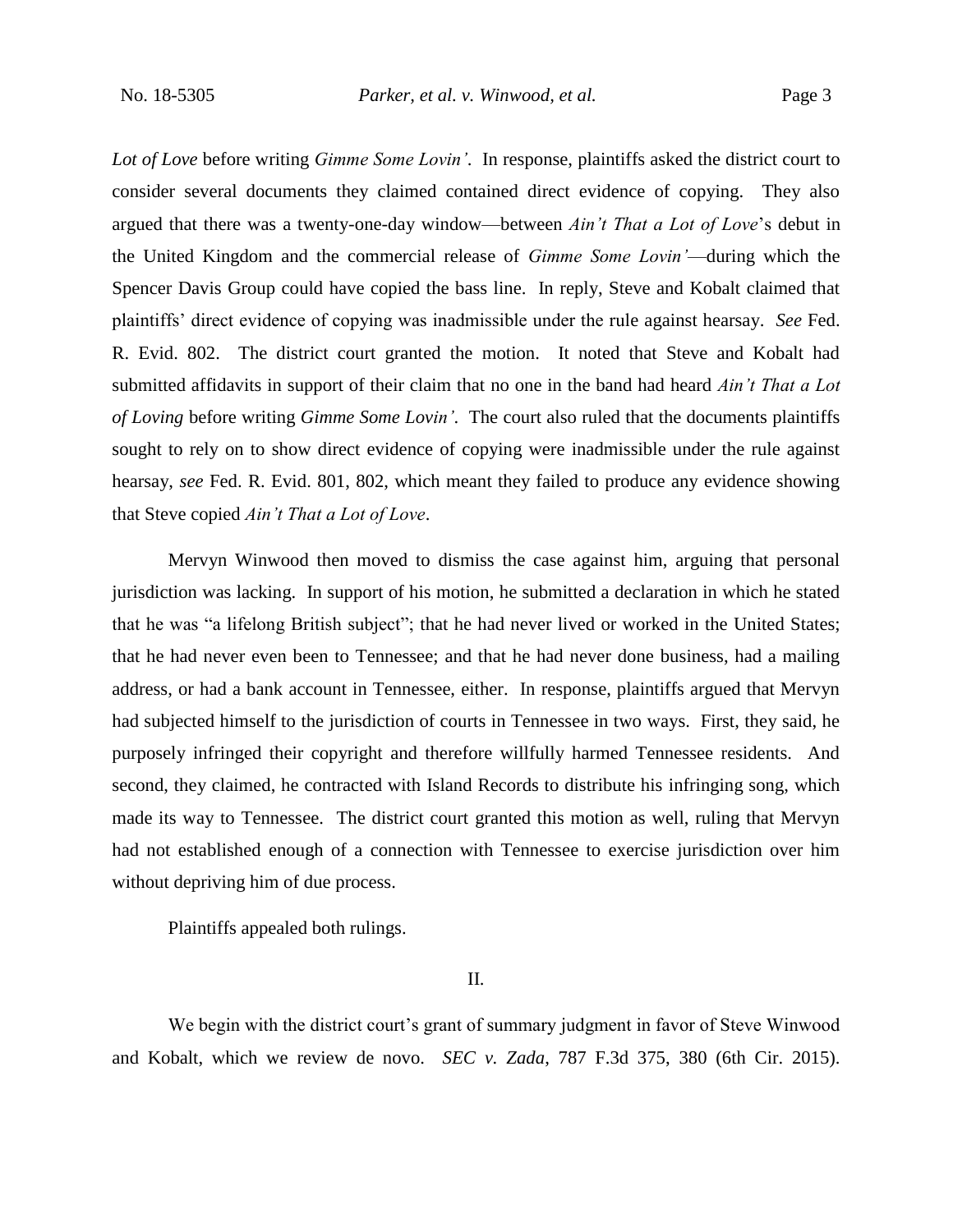Summary judgment is appropriate if there is no genuine dispute as to any material fact and the movant is entitled to judgment as a matter of law. Fed. R. Civ. P. 56(a).

Because plaintiffs brought a copyright-infringement claim, to make it to trial they needed to create factual disputes over two things: whether they owned a copyrighted creation and whether Steve copied it. *Jones v. Blige*, 558 F.3d 485, 490 (6th Cir. 2009). Only the second is at issue.

"Direct evidence of copying is rare," and in its absence, a plaintiff can create an inference of copying if she can show both that the defendant had access to the work and that the original and allegedly infringing work are *substantially* similar. *Ellis v. Diffie*, 177 F.3d 503, 506 (6th Cir. 1999). And even when a plaintiff is unable to prove access, she can establish copying by showing a "*striking* similarity" between her work and the allegedly infringing one. *Murray Hill Publ'ns, Inc. v. Twentieth Century Fox Film Corp.*, 361 F.3d 312, 317 (6th Cir. 2004) (emphasis added).

### A.

On appeal, plaintiffs argue that the district court erred when it ruled that four documents they sought to rely on were inadmissible under the rule against hearsay. Those documents *were* admissible, plaintiffs claim, and summary judgment was inappropriate because they contained direct evidence of copying. Whether proffered evidence is hearsay is an issue we review de novo. *United States v. Jinadu*, 98 F.3d 239, 244 (6th Cir. 1996).

The first document plaintiffs claim is admissible is a one-page excerpt from Timothy White's 1990 book, titled *Rock Lives: Profiles and Interviews*. That excerpt, plaintiffs assert, contains portions of an interview with Spencer Davis in which Davis said *Gimme Some Lovin'* used *Ain't That a Lot of Loving*'s bass riff. And the book falls under the ancient-documents exception to the rule against hearsay, they contend, which means the district court should have considered it as evidence. *See* Fed. R. 803(16). Although the book might well be an ancient document, Davis's statement is not. And because plaintiffs seek to use Davis's statement for its truth, it is inadmissible unless they can show that it is not hearsay, *see* Fed. R. Evid. 801(d), or that it falls under an exception to the rule against hearsay, *see* Fed. R. Evid. 803; *see also* Fed. R.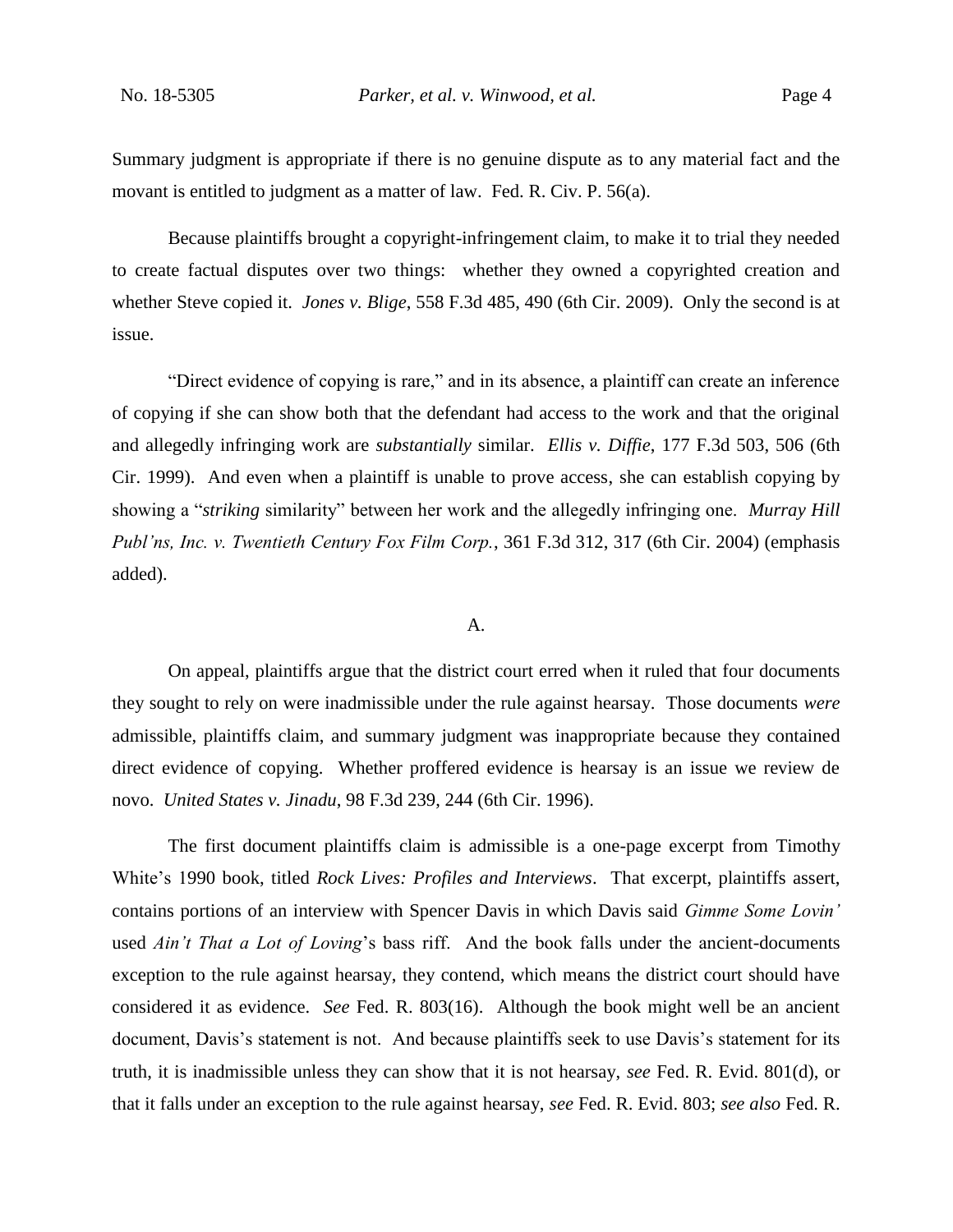Evid. 802, 805. But plaintiffs do not contend that Davis's statement, as it appears in White's book, is admissible. And we are not in the business of developing parties' arguments for them. *See My Imagination, LLC v. M.Z. Berger & Co.*, 726 F. App'x 272, 276 (6th Cir. 2018). Thus, we find that the district court correctly excluded the document as hearsay.

The second document plaintiffs seek to rely on is more difficult to describe. Plaintiffs characterize it as "Timothy White's 1988 *Billboard Magazine* interview with Spencer Davis . . . as republished . . . on SteveWinwood.com." That description appears at least partially accurate. The document includes the phrase "By Timothy White," contains the date "November 23, 1988," and has the type of exposition one might find in a magazine. It also purports to quote Spencer Davis. Yet the document is obviously not just a copy of a magazine article. The document is in black and white, the text is faded, and the size is standard for printer paper. A menu appears at the top of the first page; its options include "Home"; "news"; "Bio"; "media"; "Live"; "Music"; "Jukebox"; and "store." The url "www.stevewinwood.com/news/1414" appears at the bottom of each page. And the date "2/28/2017" appears at the bottom of each page as well. The document also contains a title: "'Coming to America' Musician, Nov. 1988." Perhaps the best way to describe the document, then, is to call it a scan, of a printout, of the webpage www.stevewinwood.com/news/1414, as it appeared on February 28, 2017, that seems to include a reproduction of an article, by Timothy White, that itself appeared in the November 1988 copy of *Musician* magazine (not *Billboard* magazine). Like the first document, this document seems to include portions of an interview with Spencer Davis in which Davis said *Gimme Some Lovin'* used *Ain't That a Lot of Loving*'s bass riff.

Plaintiffs argue that the webpage printout is not hearsay because it is a party admission under Federal Rule of Evidence  $801(d)(2)(A)$  or (B). Subsection (d)(2)(A) provides that a statement a proponent offers against an opposing party is not hearsay if the opposing party made the statement in an individual or representative capacity. Fed. R. Evid. 801(d)(2)(A). Although the webpage itself might be an opposing-party statement (assuming Steve Winwood created the page), it contains two levels of statements that fall outside subsection  $(d)(2)(A)$ : the article by Timothy White and Spencer Davis's statements within that article. Steve Winwood is neither Timothy White nor Spencer Davis, so their statements are not his statements.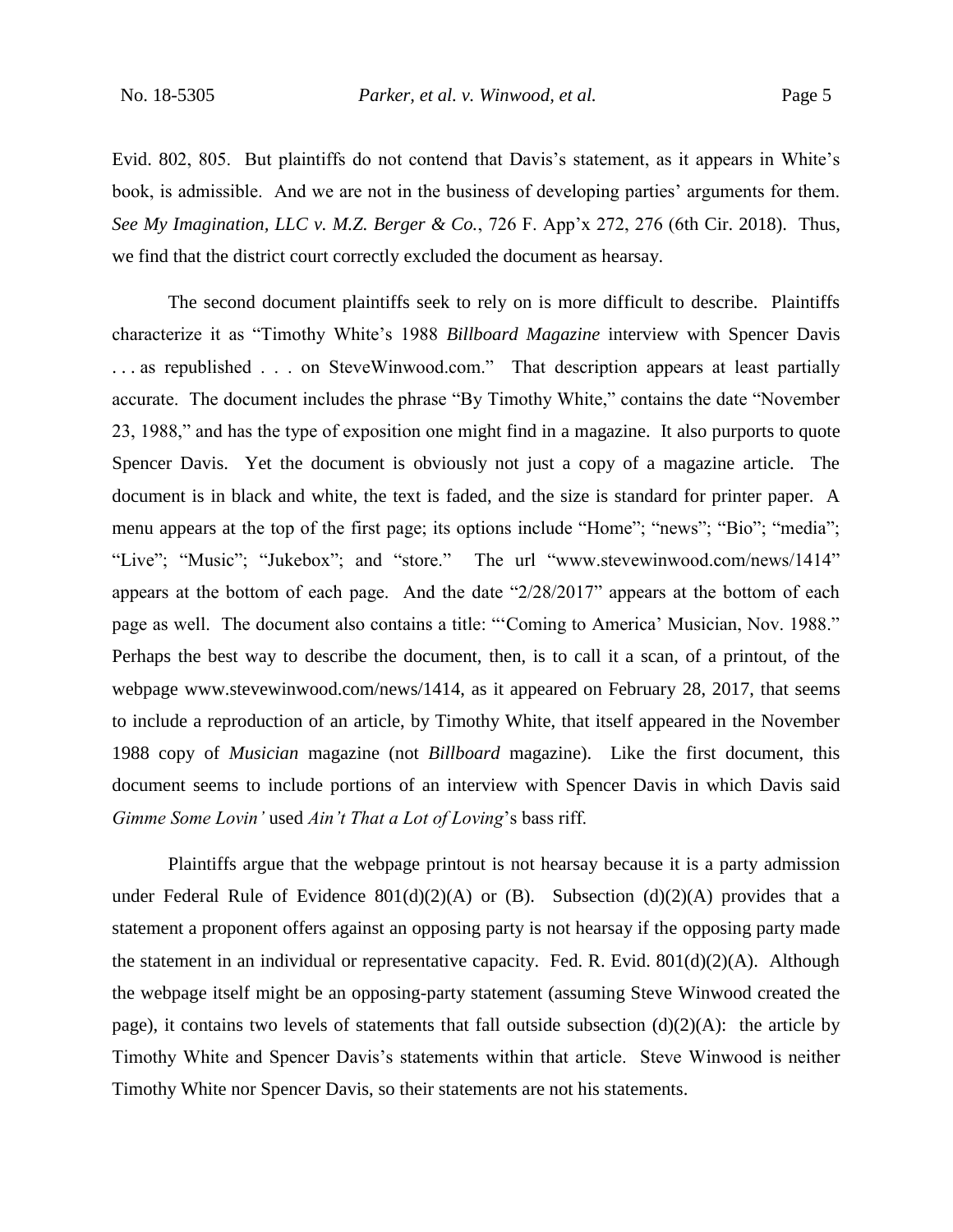Then there is subsection  $(d)(2)(B)$ , which provides that a statement a proponent offers against an opposing party is not hearsay if the opposing party manifested its adoption of the statement or its belief that the statement is true. Fed. R. Evid. 801(d)(2)(B). Plaintiffs contend that Steve Winwood manifested his adoption of the entire article—including Davis's statement that *Gimme Some Lovin'* used *Ain't That a Lot of Loving*'s bass riff—by reproducing it on his website. But as the Supreme Court has noted, "[m]erely hosting a document on a Web site does not indicate that the hosting entity adopts the document as its own statement or exercises control over its content." *Janus Capital Grp., Inc. v. First Derivative Traders*, 564 U.S. 135, 148 n.12 (2011). To be sure, *Janus* involved securities-fraud liability, not the Federal Rules of Evidence. 564 U.S. at 148. But plaintiffs have given us no reason to depart from the Court's sound logic. Although posting a statement on a webpage might *imply* one's general agreement with it, Rule 801(d)(2)(B) requires an actual "manifest[ation]" of one's adoption of a statement or belief in it.

Because plaintiffs have not shown that the webpage, Timothy White's purported article, and Spencer Davis's statements were not hearsay or fell under exceptions to the rule against hearsay, and because they seek to use Davis's statement for its truth, the district court correctly excluded the document as hearsay. *See* Fed. R. Evid. 801, 802, 805.

The third and fourth documents plaintiffs claim were admissible are similar to the second. One appears to be a scan, of a printout, of the webpage www.stevewinwood.com/news/5765, as it appeared on February 13, 2017, that seems to include a reproduction of an article, by Johnny Black, that itself appeared in the May 1997 copy of *Mojo* magazine. And the other appears to be a scan, of a printout, of the webpage www.stevewinwood.com/news/1421, as it appeared on February 28, 2017, that seems to include a reproduction of an article, by Patrick Humphries, that itself appeared in the June 1994 copy of *RH* magazine. Like the second document, they contain statements—one from Spencer Davis and another from Jim Capaldi (a member of Steve Winwood's subsequent band, Traffic)—suggesting that the bass riff in *Gimme Some Lovin'* came from *Ain't That a Lot of Loving*. Again, plaintiffs contend that the documents are admissible as party-opponent statements. But because plaintiffs seek to use Davis's and Capaldi's statements for their truth, because Steve Winwood did not make those statements, and because one does not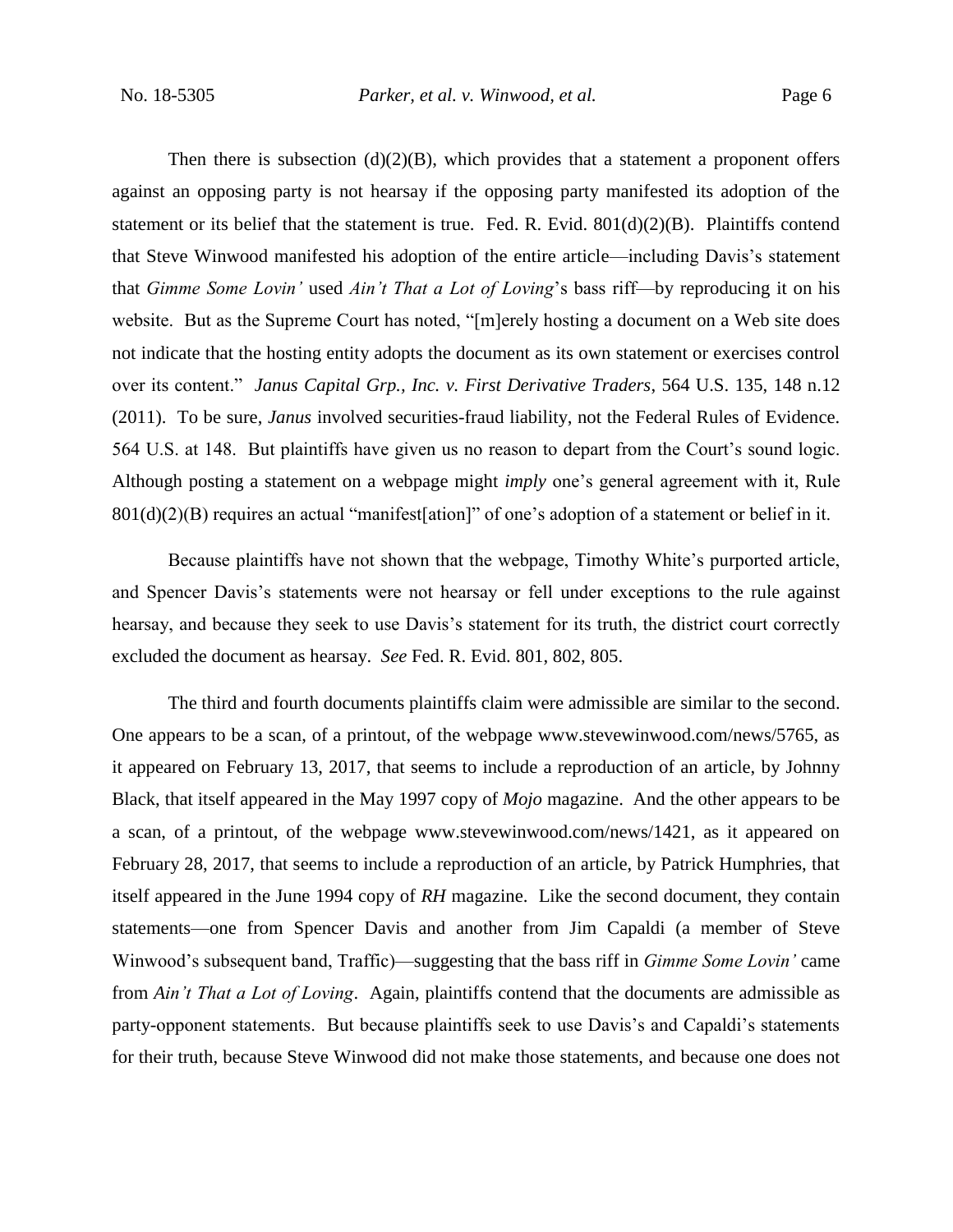manifest adoption of a statement or belief in it simply by hosting it on a website, the district court correctly excluded the documents as hearsay.

In short, plaintiffs presented no admissible evidence that created a genuine issue of material fact over whether Steve Winwood copied *Ain't That a Lot of Loving*. Thus, he and Kobalt were entitled to judgment as a matter of law. *See* Fed. R. Civ. P. 56(a).

B.

We must also mention another issue—one plaintiffs raise for the first time on appeal. They contend that the district court erred in granting summary judgment because *Ain't That a Lot of Loving* and *Gimme Some Lovin'* are *strikingly* similar.

In general, we do not address unpreserved issues. *Scottsdale Ins. Co. v. Flowers*, 513 F.3d 546, 552 (6th Cir. 2008). This practice "ensures fairness to litigants by preventing surprise issues from appearing on appeal." *Id*. Although we have sometimes made an exception in "exceptional cases" or when a "plain miscarriage of justice" might otherwise occur, such deviation is rare, *id*., and this is not one of those times.

To support their contention of a striking similarity between *Ain't That a Lot of Loving*  and *Gimme Some Lovin'*, plaintiffs rely on an expert report by Dan Dixon in which he compares the songs. But in opposition to Steve and Kobalt's motion for summary judgment, plaintiffs never cited the report. And for good reason: it didn't exist yet. Summary-judgment briefing was completed on March 17, 2017. Yet Dixon's report is dated April 11, 2017, and plaintiffs did not submit it to the Court until April 28, 2017 (when they filed their opposition to Mervyn Winwood's motion to dismiss for lack of personal jurisdiction). So more than a month passed between when the briefing was completed and when plaintiffs submitted the report. In other words, on appeal Steve and Kobalt encounter not only a new issue but also new evidence. This is exactly what our forfeiture rules protect against.

To be sure, the district court was deliberate in resolving the summary-judgment motion. And the delay did mean that, by the time the district court ruled, the expert report had been in the record for over six months. But district courts are not advocates. Nothing requires courts to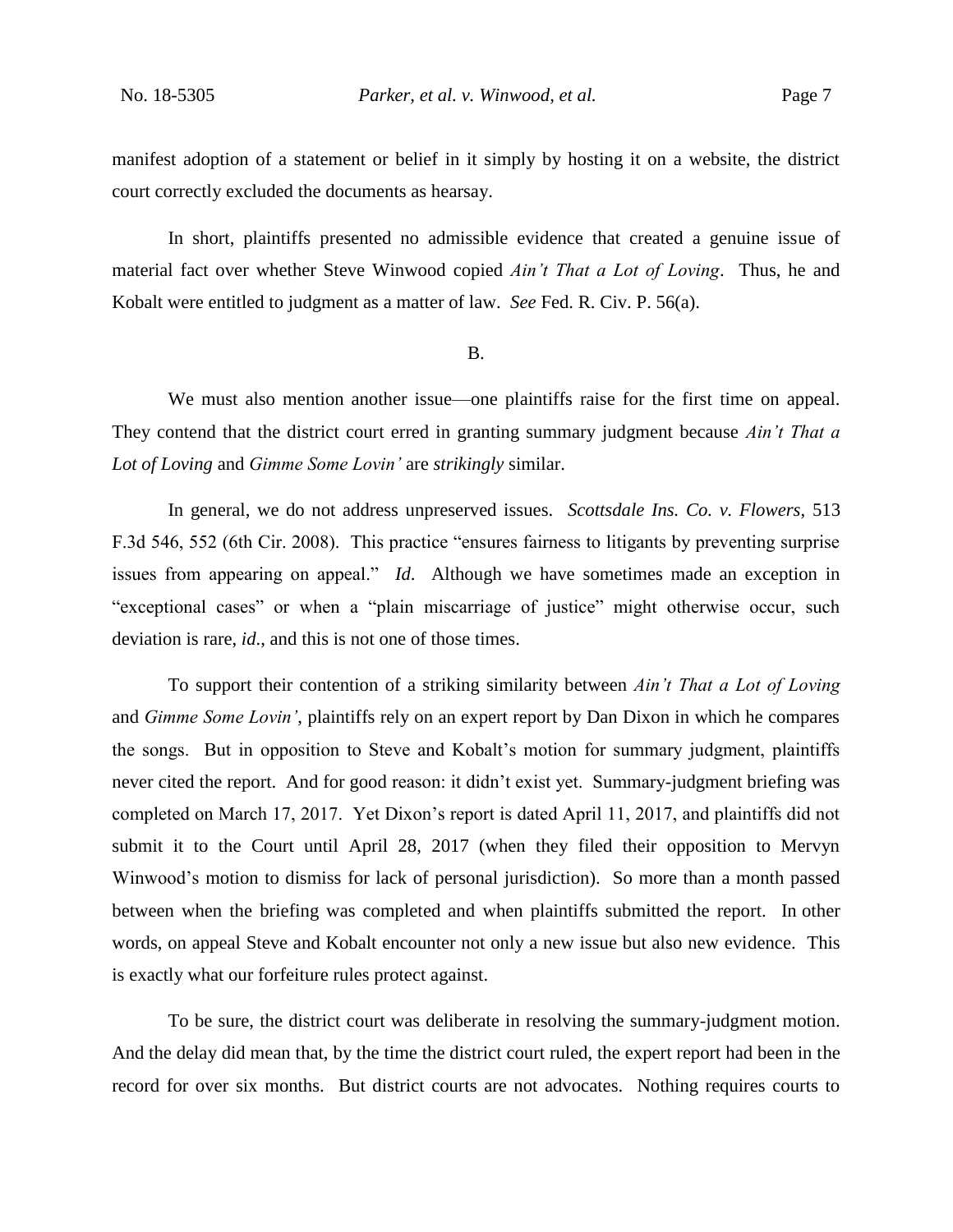scour the record for evidence that retroactively supports arguments the parties previously made. And nothing requires them to create an argument out of whole cloth when a party has failed to raise it.

Thus, the district court did not err in granting summary judgment in favor of Steve and Kolbalt in light of an issue plaintiffs never presented and evidence they produced *after* briefing was completed. If plaintiffs needed more time to develop and present "facts essential to justify its opposition" to the summary-judgment motion, Federal Rule of Civil Procedure 56(d) provided them an avenue to relief. But they opted instead to complete their briefing and wait until their appeal to raise this issue.

We therefore conclude that the district court correctly granted judgment as a matter of law to Steve Winwood and Kobalt.

#### III.

Next, we turn to the district court's dismissal of Mervyn Winwood for lack of personal jurisdiction, which we review de novo. *Miller v. AXA Winterthur Ins. Co.*, 694 F.3d 675, 678 (6th Cir. 2012). This inquiry requires us to determine whether Mervyn was eligible for service of process under Tennessee's long-arm statute and whether exercising jurisdiction over him would comport with due process. *See Bridgeport Music, Inc. v. Still N The Water Publ'g*, 327 F.3d 472, 477 (6th Cir. 2003). Due process requires that an out-of-state defendant have "minimum contacts" with the forum state sufficient to accord with "traditional notions of fair play and substantial justice." *Int'l Shoe Co. v. Washington*, 326 U.S. 310, 316 (1945). And Tennessee law extends its jurisdiction to due process's limits, so due process is all we must address. *Bridgeport Music*, 327 F.3d at 477.

We can narrow our inquiry even further. Two types of personal jurisdiction exist: general and specific. *See Daimler AG v. Bauman*, 571 U.S. 117, 127 (2014); *Burger King Corp. v. Rudzewicz*, 471 U.S. 462, 472 (1985). All agree that general personal jurisdiction is not in play, so we can focus on specific personal jurisdiction.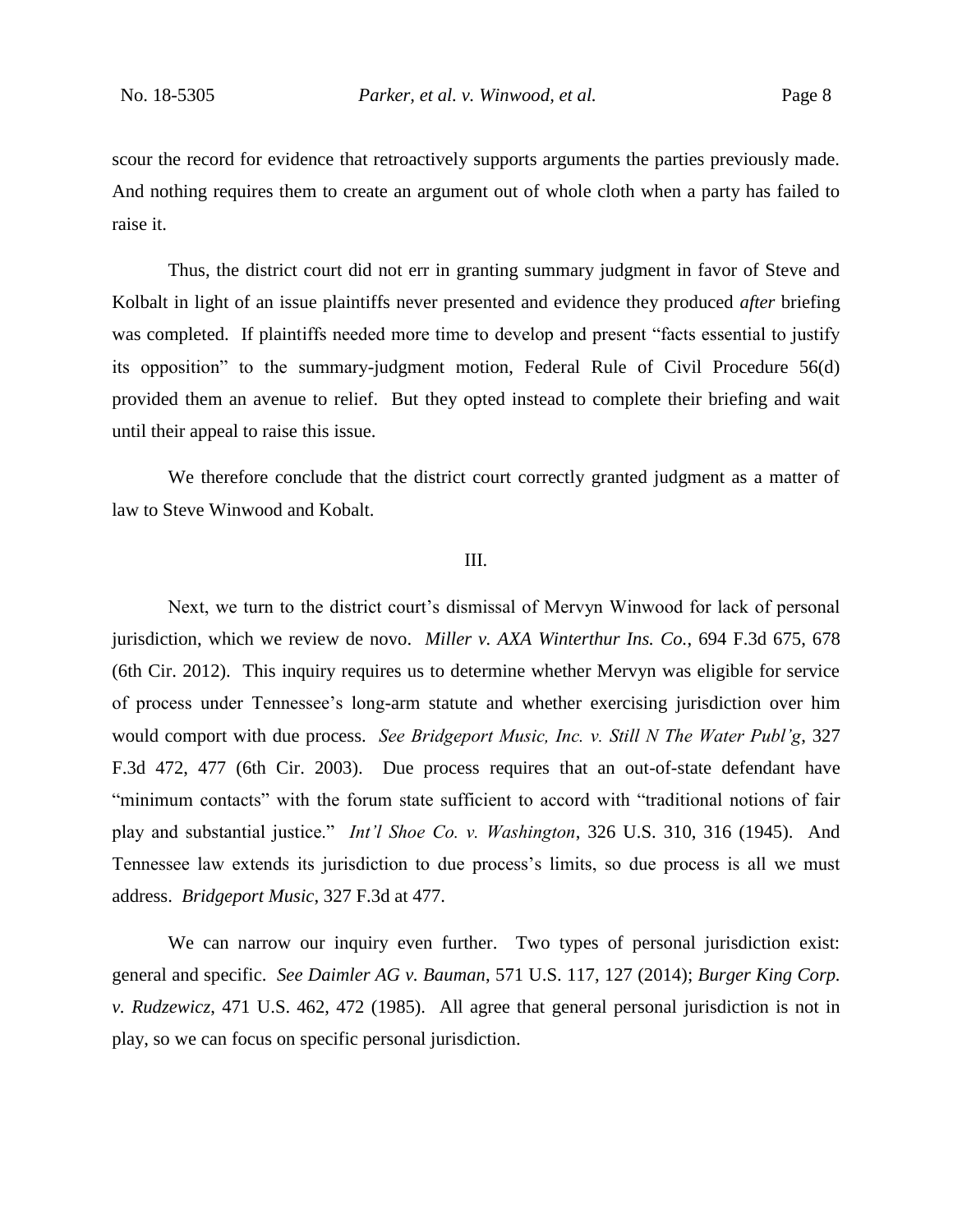Specific jurisdiction turns on the "affiliation between the forum and the underlying controversy." *Goodyear Dunlop Tires Operations, S.A. v. Brown*, 564 U.S. 915, 919 (2011) (quotation marks and brackets omitted). That means Mervyn's "suit-related conduct" must establish "a substantial connection" with Tennessee. *Walden v. Fiore*, 571 U.S. 277, 284 (2014). Put differently, he must have, among other things, "purposefully availed himself of the privilege of acting in [Tennessee]." *Miller*, 694 F.3d at 680 (quoting *S. Mach. Co. v. Mohasco Indus., Inc.*, 401 F.2d 374, 381 (6th Cir. 1968)).

Here, because the district court found personal jurisdiction lacking without holding an evidentiary hearing, plaintiff needed to make a prima-facie showing that jurisdiction exists. *Air Prods. & Controls, Inc. v. Safetech Int'l, Inc.*, 503 F.3d 544, 549 (6th Cir. 2007). Yet because Mervyn submitted affirmative evidence showing that the court lacked jurisdiction over him, mere allegations of jurisdiction are not enough. *Theunissen v. Matthews*, 935 F.2d 1454, 1458 (6th Cir. 1991). Instead, plaintiffs were required to set forth, by affidavit or otherwise, specific facts showing jurisdiction. *Id*. This they have not done. Their primary contention on appeal is that Mervyn's alleged willful copyright infringement, which occurred in England, qualifies as purposeful activity in Tennessee because he intentionally harmed Tennessee residents. But *Walden v. Fiore* forecloses this argument. There, the Supreme Court held that a federal district court in Nevada lacked jurisdiction over a defendant from Georgia who, in Georgia, created a false affidavit knowing it would harm two plaintiffs in Nevada. *Walden*, 571 at 289–91. To find jurisdiction in such scenarios, the Court explained, would be to mistake a *plaintiff's* forum connections for a *defendant's* forum connections. *Id*. at 289.

Plaintiffs also claim that Mervyn's "efforts to market the infringing work throughout the United States" qualify as purposeful activity in Tennessee. Specifically, they assert, he "contracted for 'all promotions and marketing for the release of [ ]*Gimme Some Lovin'* including all sales and touring of The Spencer Davis Group' after re-recording the infringing work, originally written with an American perspective, specifically to market it in the United States." To support their characterization of what Mervyn did, plaintiffs point to three sources. Two are declarations from Mervyn himself. In the first, he states that *Gimme Some Lovin'* debuted in the United States in December of 1966. In the second, he states that the band contracted with Island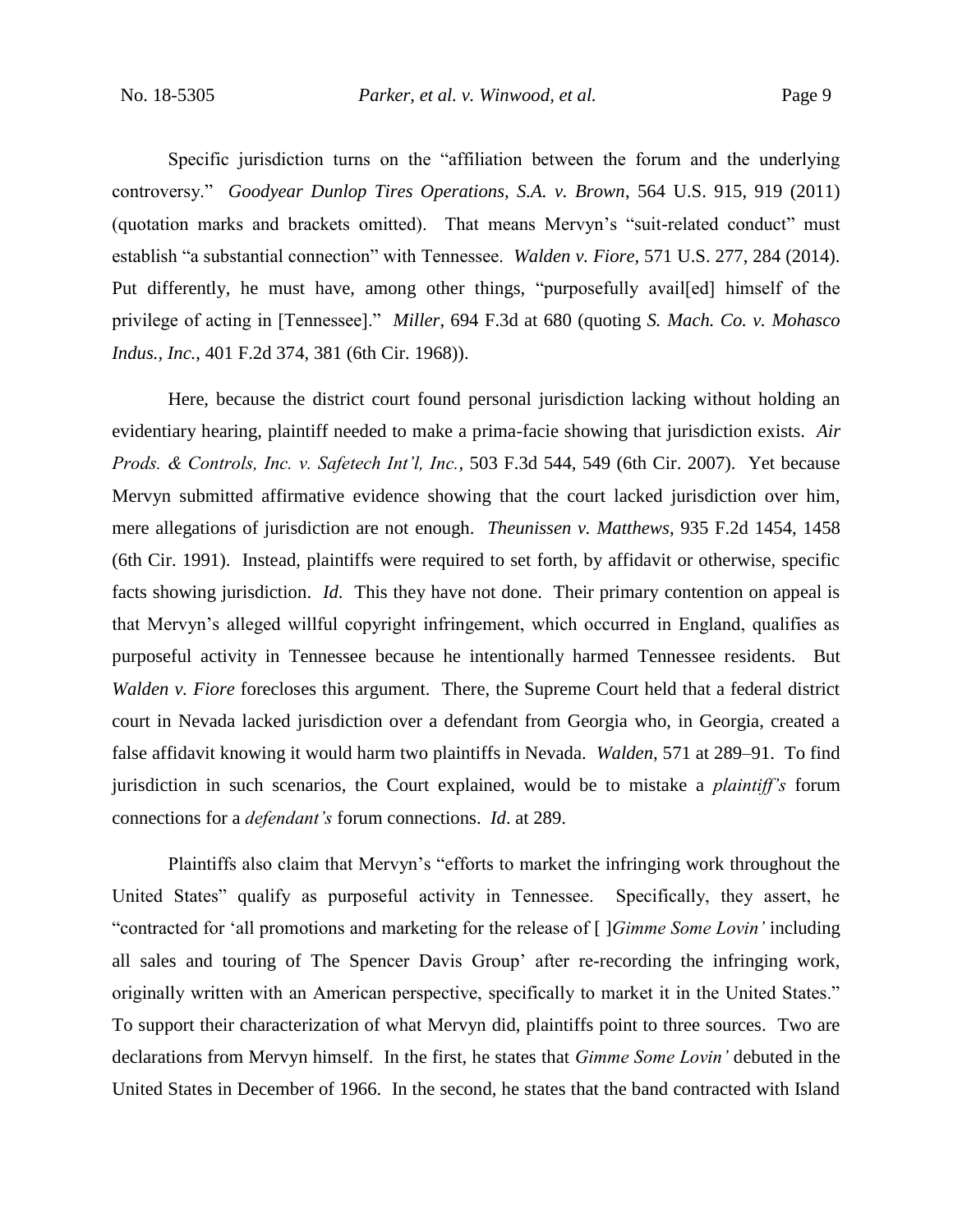Records, which controlled the song's marketing and the band's sales and touring, and that he left the band in 1967. The final source plaintiffs rely on is the second document they claim is not hearsay: the scan of a page from Steve Winwood's website, which seems to reproduce an article by Timothy White, which itself appears to include a quote from Steve in which he says the Spencer Davis Group wrote *Gimme Some Lovin'* with an "American perspective."

These sources show that Mervyn was a member of the Spencer Davis Group; that the band contracted with a company that distributed and marketed its music; that the band wrote *Gimme Some Lovin'* with an "American perspective"; and that the song debuted in the United States while Mervyn was still in the band. What is missing, though, is any evidence that Mervyn himself directed distribution of the song within the United States or specifically within Tennessee. That shortcoming is dispositive.

Our decision in *Bridgeport Music* shows why. There, plaintiffs (which we referred to collectively as "Bridgeport") brought a copyright-infringement lawsuit in the Middle District of Tennessee against a Texas corporation (which we referred to as "NTW") and a Florida company (which we referred to as "DM"). *Bridgeport Music*, 327 F.3d at 475. The district court dismissed the case for lack of personal jurisdiction, and on appeal we affirmed the dismissal of NTW but reversed the dismissal of DM. *Id*. at 477, 485, 485. In doing so, we adopted what is known as the "stream of commerce 'plus'" theory of specific personal jurisdiction. *Id*. at 479– 80. Under that theory, for a defendant to purposely avail himself of the privilege of acting within a forum state, he must do more than merely place a product into the stream of commerce. *Id*. at 479 (citing *Asahi Metal Indus. Co., v. Superior Court,* 480 U.S. 102 (1987) (O'Connor, J.) (plurality op.)).

When applying the "plus" approach in *Bridgeport Music*, we encountered identical arguments for each defendant. Bridgeport claimed that NTW and DM both had licensing agreements with third parties that distributed the allegedly infringing music nationwide (and thus in Tennessee). *Id*. at 480–81, 483–484. But we picked up on a subtle yet important distinction between the companies: Bridgeport had *not* shown that NTW did anything to direct its distributor's activities into Tennessee, but Bridgeport *had* shown that DM affirmatively "sought" distribution in all fifty States. *Id*. at 480–81, 483. Put differently, while NTW was "merely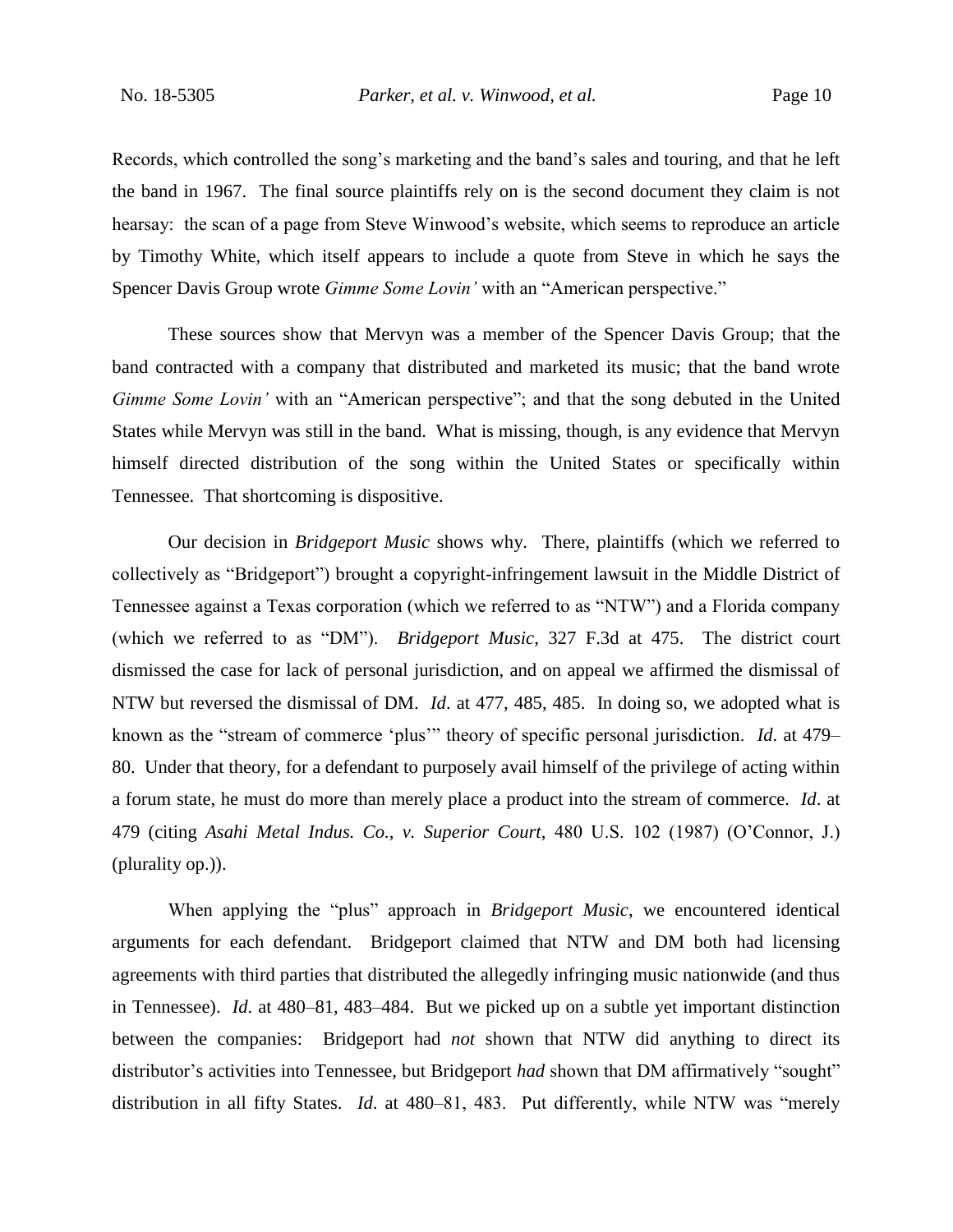aware" that its distributor was likely to spread its music throughout all fifty states, DM made a "deliberate decision" to pursue such dissemination. *Id*. at 480, 483.

Under *Bridgeport Music*, then, the district court lacked personal jurisdiction over Mervyn unless something he did specifically directed the distribution of *Gimme Some Lovin'* into Tennessee. So his membership in the Spencer Davis Group is not enough to confer personal jurisdiction. Neither is the band's distribution contract (unless plaintiffs can show that the band requested or required distribution of their music within all fifty States, which they have not even attempted to do). And neither is the song's eventual debut in the United States.

But what about plaintiffs' claim that Mervyn and the band re-recorded *Gimme Some Lovin'* specifically for distribution in the United States? Does that amount to an action by Mervyn to direct the song into Tennessee? On this factual issue, plaintiffs misrepresent the record. To support their claim, they cite a declaration from Steve Winwood. In it, he states: "Several weeks after the song's initial release in the UK and Europe, it was remixed, and piano, percussion and background vocals were added plus a new lead vocal by me with Jimmy Miller as producer for the subsequent U.S. release." So we know that the song was remixed, but we do *not* know that Mervyn played a role in the process.

Thus, plaintiffs have not set forth sufficient facts to show that Mervyn affirmatively sought distribution of *Gimme Some Lovin'* into Tennessee. Here, plaintiffs have not rebutted his affirmative evidence and have not shown the "plus" of their "stream of commerce" theory. Nothing in the record shows that Mervyn was more than merely aware that the song might one day cross the Atlantic. Thus, the district court correctly ruled that it lacked personal jurisdiction over him.

Plaintiffs also argue that the district court should have asserted jurisdiction under Federal Rule of Civil Procedure  $4(k)(2)$ . Rule  $4(k)(2)$  states that, in a lawsuit asserting federal claims, serving a summons or filing a waiver of service establishes personal jurisdiction over a defendant if: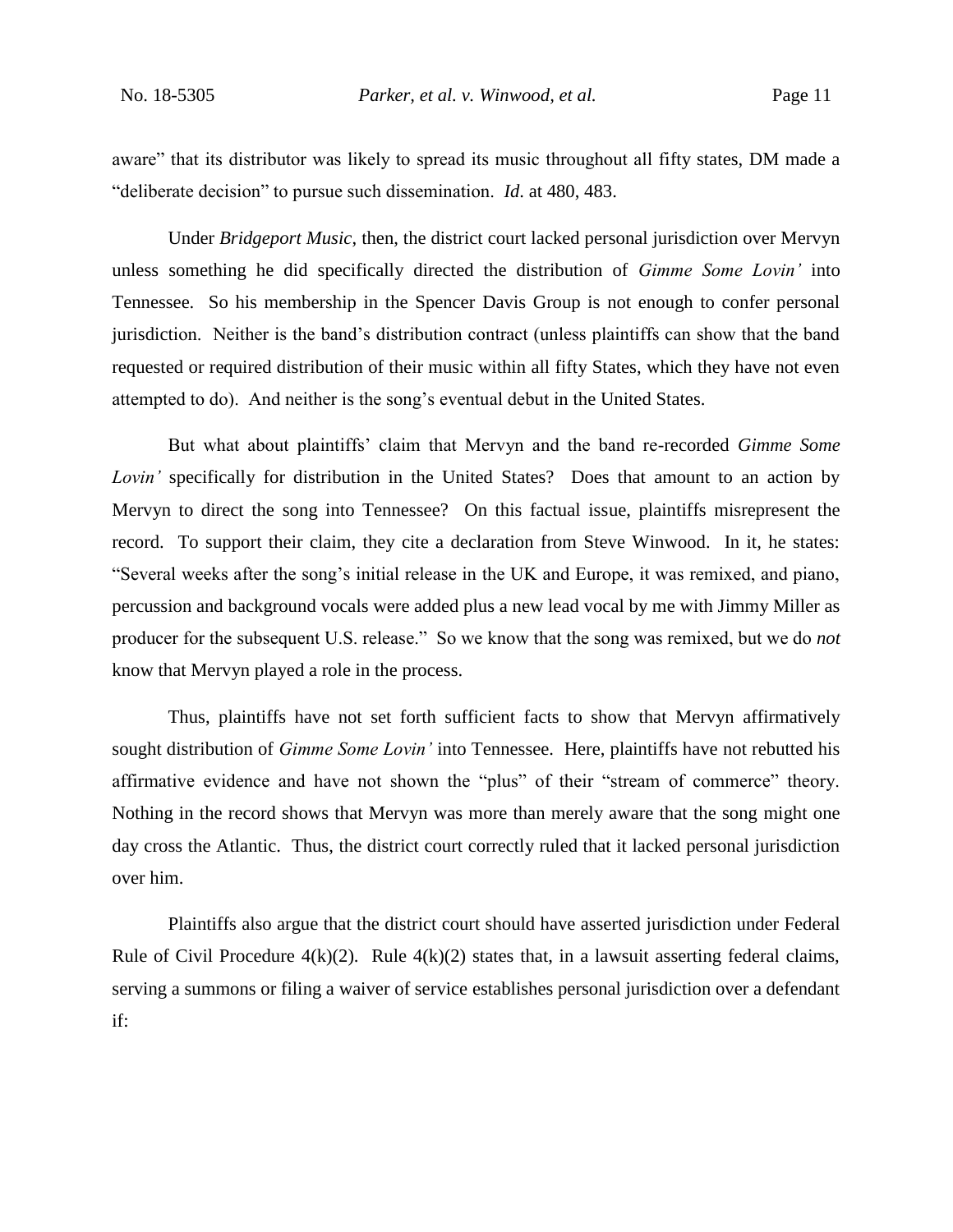(A) the defendant is not subject to jurisdiction in any state's courts of general jurisdiction; and

(B) exercising jurisdiction is consistent with the United States Constitution and laws.

But as discussed, exercising jurisdiction over Mervyn would conflict with due process because he has not purposely availed himself of the privilege of acting in Tennessee. Thus, this argument also fails.

# IV.

For these reasons, we affirm the judgment in favor of Steve Winwood and Kobalt Music Publishing, and the dismissal of all claims against Mervyn Winwood.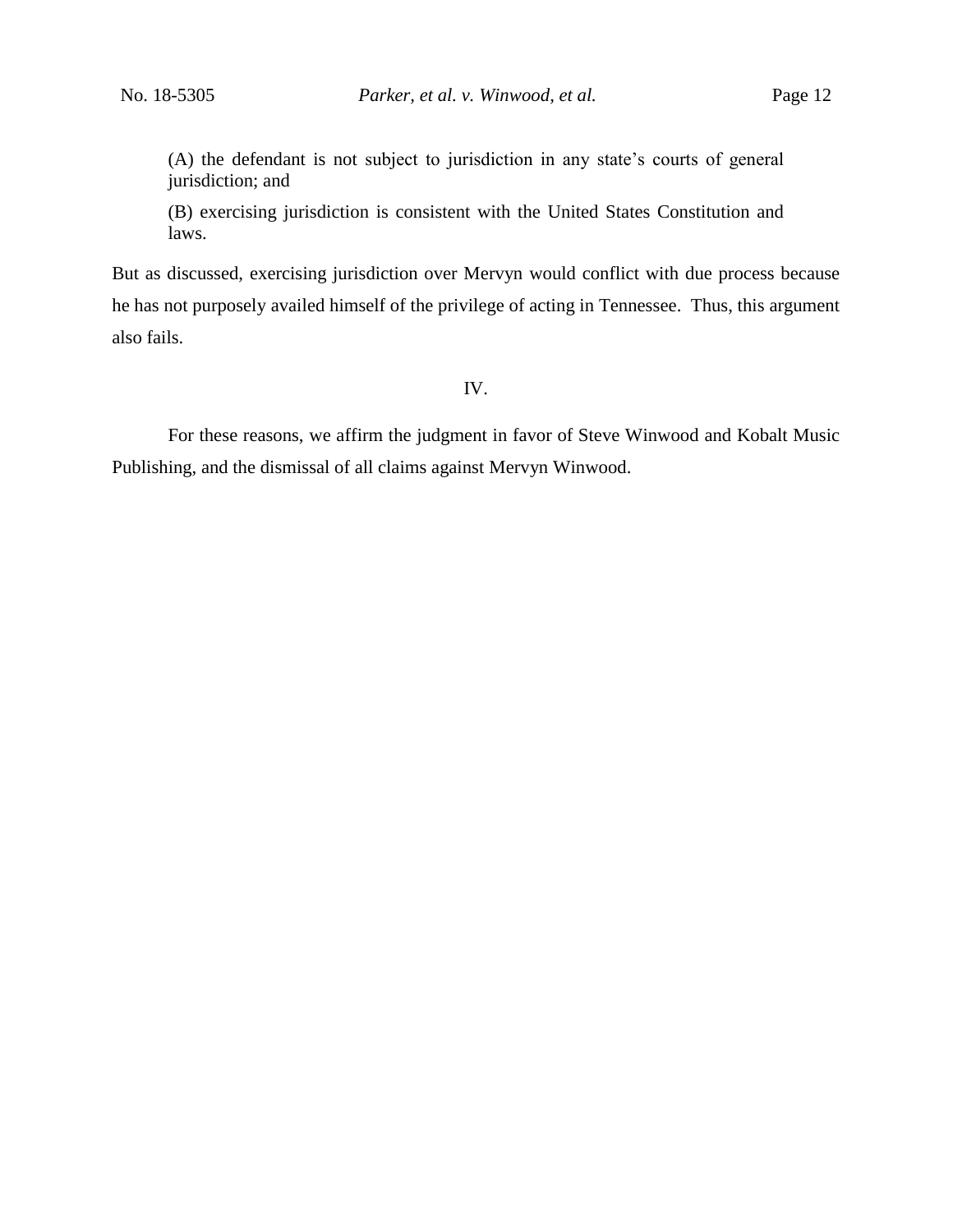$\overline{a}$ 

# **DISSENT** \_\_\_\_\_\_\_\_\_\_\_\_\_\_\_\_\_

\_\_\_\_\_\_\_\_\_\_\_\_\_\_\_\_\_

BERNICE BOUIE DONALD, Circuit Judge, dissenting.

Before this Court is a tune nearly as old as song—an allegation of copyright infringement. Such claims span across the decades of modern music, and notable ones include:

- Chuck Berry v. The Beach Boys (1963): Beach Boys composer Brian Wilson wrote the band's 1963 song "Surfin' U.S.A." with Chuck Berry's 1958 song "Sweet Little Sixteen" in mind. Although Wilson said he wrote the song as tribute to the black guitarist, Berry's lawyers sued for plagiarism, making this dispute one of the first of its kind in rock history. The Beach Boys' manager agreed to hand over publishing rights to the song, and Berry was credited as a songwriter beginning in 1966.**<sup>1</sup>**
- The Chiffons v. George Harrison (1976): Ronald Mack, writer for the female R&B group the Chiffons' 1962 hit "He's So Fine," sued Beatles member George Harrison for plagiarism over Harrison's 1970 song "My Sweet Lord." The suit went to trial, where the judge ruled that Harrison had "subconsciously" plagiarized the song. Harrison was eventually ordered to pay over \$500,000 in damages, and later admitted that the songs were similar in his autobiography, *I Me Mine*. **2**
- Marvin Gaye v. Robin Thicke and Pharrell Williams (2015): In one of the most widely-publicized copyright infringement suits in recent memory, the family of Marvin Gaye claimed singer Robin Thicke's and producer Pharrell Williams' 2013 song "Blurred Lines" was a rip off of Gaye's 1977 song "Got to Give It Up." During litigation, Gaye's family cited to an interview in which Thicke said he told Williams they should write a song with the same "groove" as Gaye's classic. A jury found that Thicke and Williams infringed on the song's copyright, and the Ninth Circuit affirmed the \$5.3 million judgment awarded to Gaye's family.**<sup>3</sup>**

**<sup>1</sup>** *See Jordan Runtagh*, *Songs on Trial: 12 Landmark Music Copyright Cases*, ROLLING STONE MAGAZINE (June 8, 2016), https://www rollingstone.com/politics/politics-lists/songs-on-trial-12-landmark-music-copyrightcases-166396/the-beach-boys-vs-chuck-berry-1963-65098/.

**<sup>2</sup>** *See Bright Tunes Music Corp. v. Harrisongs Music, Ltd.*, 420 F. Supp. 177 (S.D.N.Y. 1976); Runtagh, *supra* note 1.

**<sup>3</sup>** *See Williams v. Gaye*, 895 F.3d 1106 (9th Cir. 2018); Kory Grow, *Robin Thicke, Pharrell Lose Multi-Million Dollar 'Blurred Lines' Lawsuit*, ROLLING STONE MAGAZINE (Mar. 10, 2015), https://www rollingstone.com/music/music-news/robin-thicke-pharrell-lose-multi-million-dollar-blurredlines-lawsuit-35975/.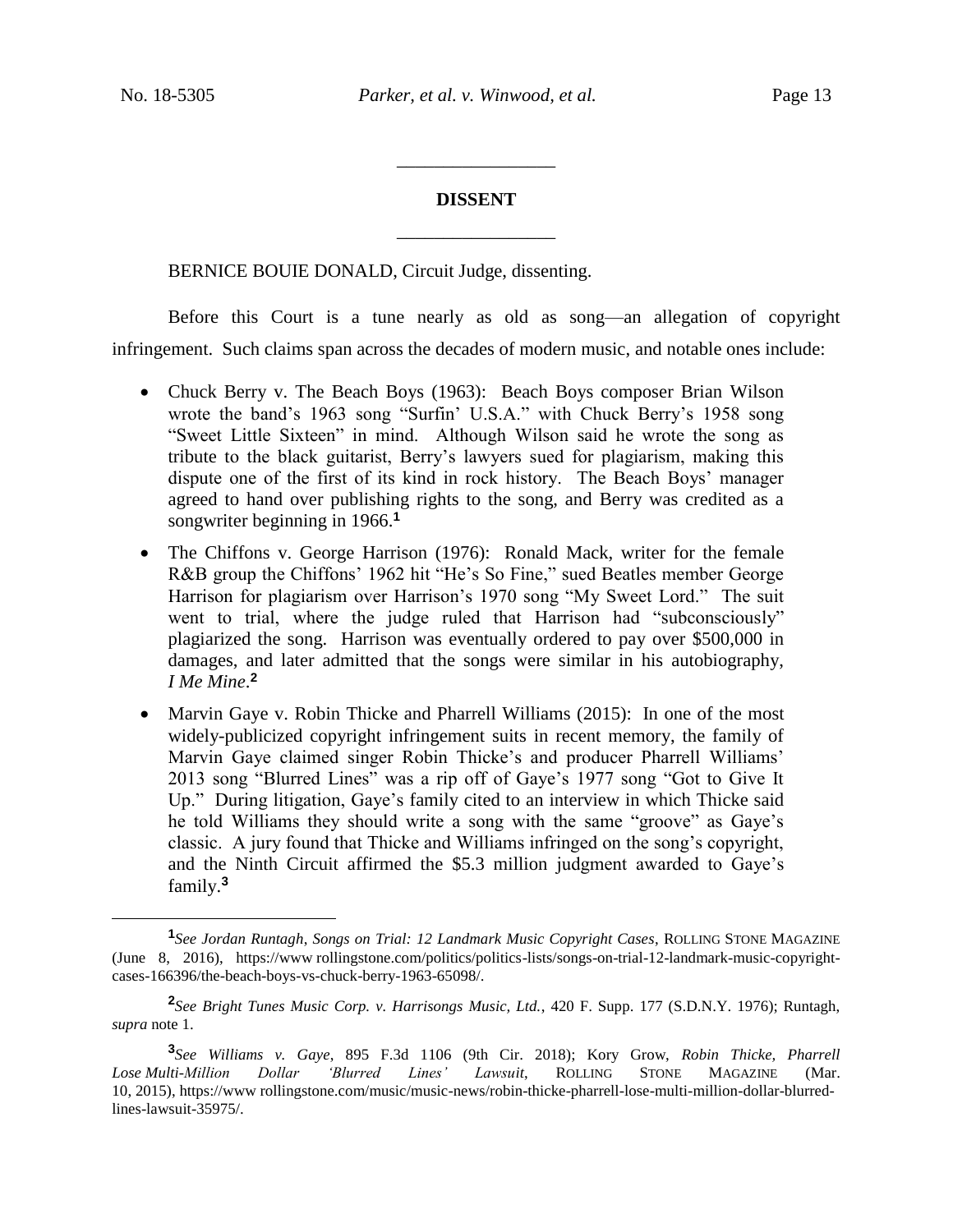$\overline{a}$ 

This small sampling of cases illustrates how artists must sometimes fight to protect their creative work, and how the courts must sometimes intervene to uphold the integrity of the creative process.

Out of the transatlantic music exchange in the mid 1960s, which brought British Rock to the United States and American Rhythm & Blues to Britain, came two songs: "Ain't That a Lot of Love," by Black Americans Willia Dean Parker and Homer Banks, and "Gimme Some Lovin,'" by British band The Spencer Davis Group. Many British bands—including the Beatles**<sup>4</sup>** and the Rolling Stones**<sup>5</sup>**— have been inspired by the works of black R&B artists. However, there is a fine line between inspiration and infringement, and evidence in the record below supports a finding that the Defendants crossed this line. Nevertheless, the majority chooses to disregard this evidence, and fails to recognize that Mervyn Winwood took steps to distribute "Gimme Some Lovin'" in the United States. Because I respectfully disagree with the majority's opinion concerning both issues on appeal, I dissent, and would reverse the findings of the district court.

I.

The majority concludes that the district court did not err when it ruled that four documents Plaintiffs sought to admit as proof of copying were inadmissible hearsay. Even if this were true, the majority neglects other evidence in the record—Dan Dixon's expert report, submitted by Plaintiffs—that points to a genuine issue of material fact. Accordingly, the district court's grant of summary judgment should be reversed.

Defendants' assertion that Plaintiffs have not submitted evidence of striking similarity must be dismissed in the interests of justice. Defendants argue that the expert report should not

**<sup>4</sup>** *See* Bill Crandall, *Motown Really Had A Hold On The Beatles*, CBS NEW YORK (Jan. 24, 2014), https://newyork.cbslocal.com/2014/01/24/motown-really-had-a-hold-on-the-beatles/ (describing how the Beatles were inspired by black musicians upon their "U.S. invasion," as evidenced by their second album's feature of "one Chuck Berry cover . . . and a whole lot of Motown").

**<sup>5</sup>** *See* Adam Theisen, *The Rolling Stones and Motown: A musical fascination*, DETROIT METRO TIMES (July 1, 2015), https://www metrotimes.com/detroit/the-rolling-stones-and-motown/Content?oid=2353522 (detailing how black musicians influenced the Rolling Stones, and how Motown music "proved to be a cover song bank from which the group could continuously withdraw").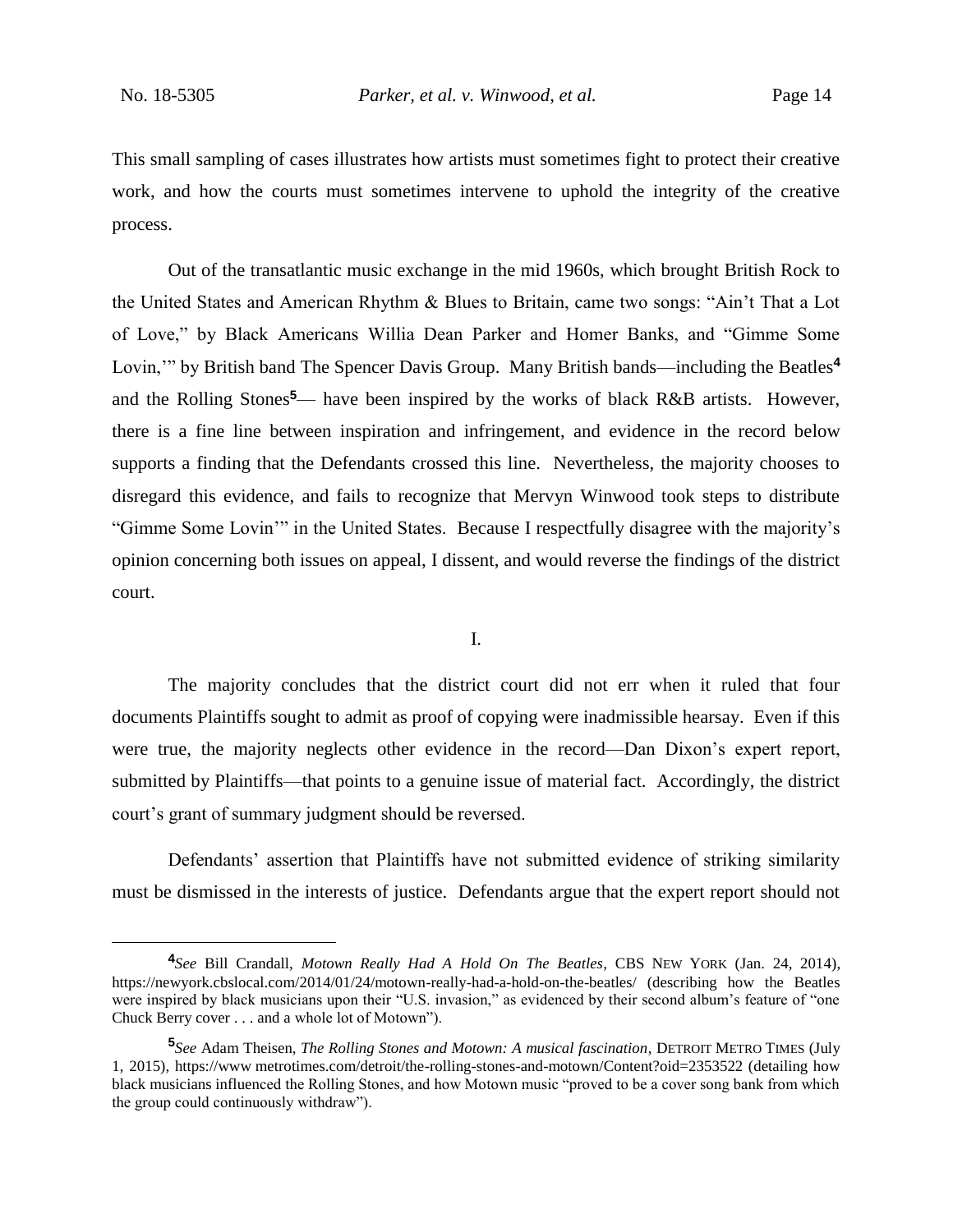be considered because it was not submitted in response to their motion for summary judgment but instead was submitted in response to Mervyn's motion to dismiss. Generally, we do not review arguments made for the first time on appeal, and as we have explained, "[o]ur function is to review the case presented to the district court, rather than a better case fashioned after a district court's unfavorable order." *DaimlerChrysler Corp. Healthcare Benefits Plan v. Durden*, 448 F.3d 918, 922 (6th Cir. 2006) (internal citations omitted). However, we "will consider an issue not raised below [ ] when the proper resolution is beyond doubt or a plain miscarriage of justice might otherwise result." *Id.* These exceptional circumstances are rare, but they do occur. Because the expert report points to a genuine issue of material fact, this is one of those circumstances.

This Court adheres to the principle that "granting summary judgment, particularly in favor of a defendant, is a practice to be used sparingly in copyright cases." *Wickham v. Knoxville Int'l Energy Exposition, Inc.*, 739 F.2d 1094, 1097 (6th Cir. 1984) (quoting *Arnstein v. Porter*, 154 F.2d 464 (2d Cir. 1946)). "To succeed in a copyright infringement action, a plaintiff must establish that he or she owns the copyrighted creation, and that the defendant copied it." *Kohus v. Mariol*, 328 F.3d 848, 853 (6th Cir. 2003). For copying to be actionable, a plaintiff must prove that the copied elements are original, meaning that the elements were "independently created by the author (as opposed to copied from other works), and that it possesses at least some minimal degree of creativity." *Feist Publications, Inc. v. Rural Tel. Serv. Co.*, 499 U.S. 340, 345 (1991). In the usual infringement case, the copy element proves problematic, as there is often no objective evidence that shows the process by which the defendant copied the work. *See Murray Hill Publ'ns, Inc. v. Twentieth Century Fox Film Corp.*, 361 F.3d 312, 316 (6th Cir. 2004). Recognizing this, where there is no direct evidence of copying, courts allow a plaintiff to establish an inference of copying in one of two ways: (1) by establishing defendants had access to the allegedly-infringed work and that the two works are substantially similar, *Ellis v. Diffie*, 177 F.3d 503, 506 (6th Cir. 1999); or, (2) when access cannot be proven, by establishing that the two works are "strikingly similar," *Murray Hill*, 361 F.3d at 317. A finding of "striking similarity" requires the similarities at issue be "so striking as to preclude the possibility that the defendant independently arrived at the same result. In other words, as a matter of logic, the only explanation for the similarities between the two works must be 'copying rather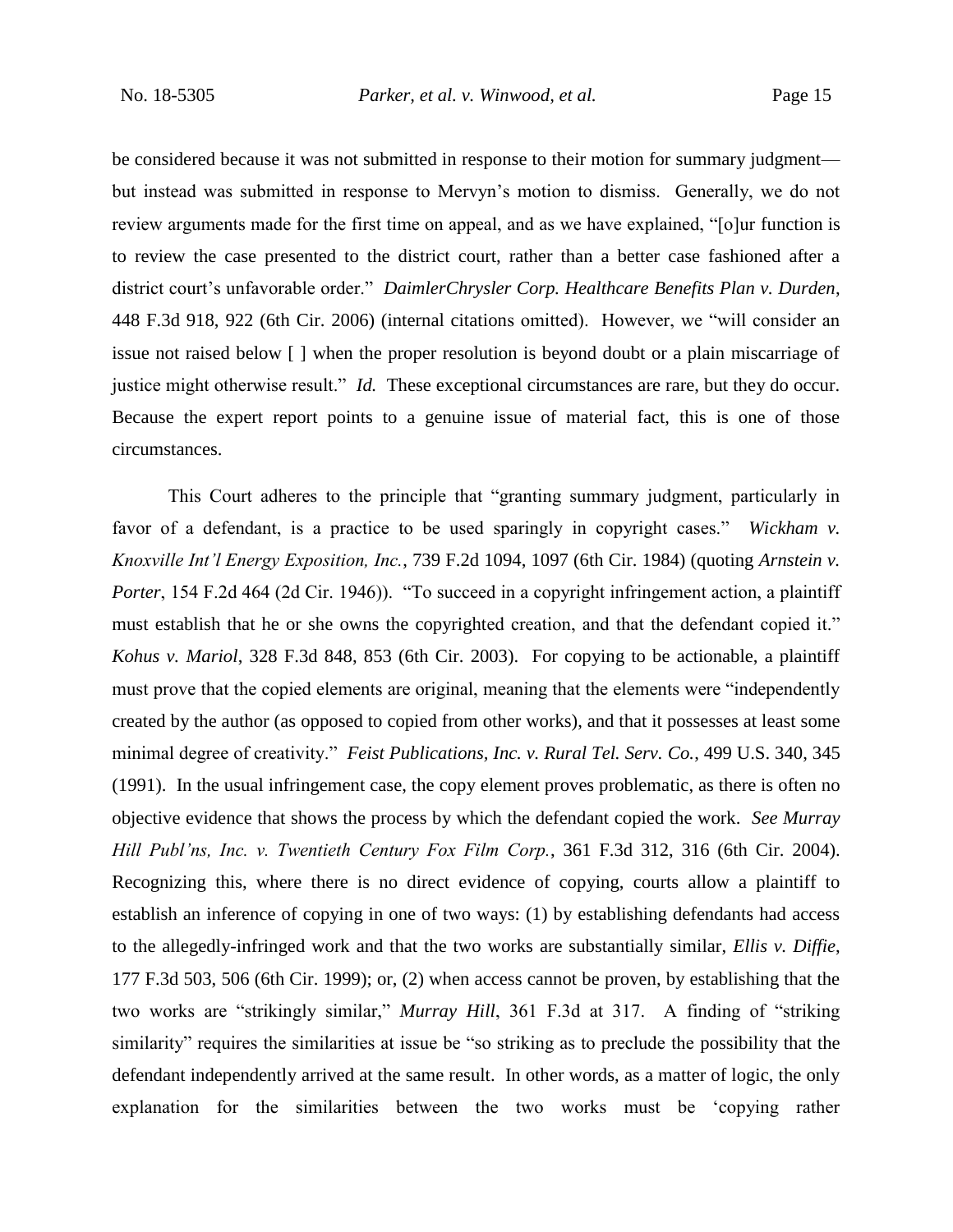than . . . coincidence, independent creation, or prior common source.'" 4 Melville B. Nimmer & David Nimmer, Nimmer on Copyright § 13.02[B]. For a plaintiff to show that two musical works are strikingly similar, however, expert testimony is often required due to the technical nature of musical compositions. *See id.*

Defendants are not entitled to summary judgment because Dixon's expert report clearly establishes a triable issue of fact as to whether Defendants copied Plaintiffs' song. While Dixon's report was not submitted until after the summary judgment briefing schedule, it is part of the district court record, and we may affirm or deny based on any reason in the record. *EA Mgmt. v. JP Morgan Chase Bank, N.A.*, 655 F.3d 573, 575 (6th Cir. 2014); *see also Auto Club Property-Casualty Ins. Co. v. B.T.*, 596 Fed. App'x 409, 415 (6th Cir. 2015) (reversing the district court's grant of summary judgment on a basis not addressed in the parties' briefs yet supported by the record). The majority contends that the district court is not required to search the record for evidence that supports the parties' arguments. Regardless, this Court can review the entire record, and should when as here, the record supports reversing the district court.

The expert report concludes that "the two works [ ] exhibit a clear and unmistakable overall similarity of sound . . . primarily due to the fact that the two works prominently feature identical bass lines, nearly identical piano patterns, and similar harmonic, melodic, and lyrical materials." Notably, the identical base lines and nearly identical piano patterns "constitute clear and obvious similarly between the two works," and are referenced more than once in the report. According to the report, "this combination of identical and similar compositional features . . . is extremely unlikely to have been the result of independent creation." The report further concludes that the two songs "exhibit strikingly similar compositional features, that there is clear objective musicological evidence that strongly suggests copying of protectable musical expression . . ., and that the amount of musical expression at issue is substantial and constitutes the 'heart' of both works."

These conclusions indicate that the two songs are strikingly similar. Notwithstanding the expert report, anyone with a listening ear, including a jury, could reasonably conclude that the two songs contain a strikingly similar musical composition. Thus, there is an issue of material fact as to whether Defendants copied Plaintiffs' song, and Defendants are therefore not entitled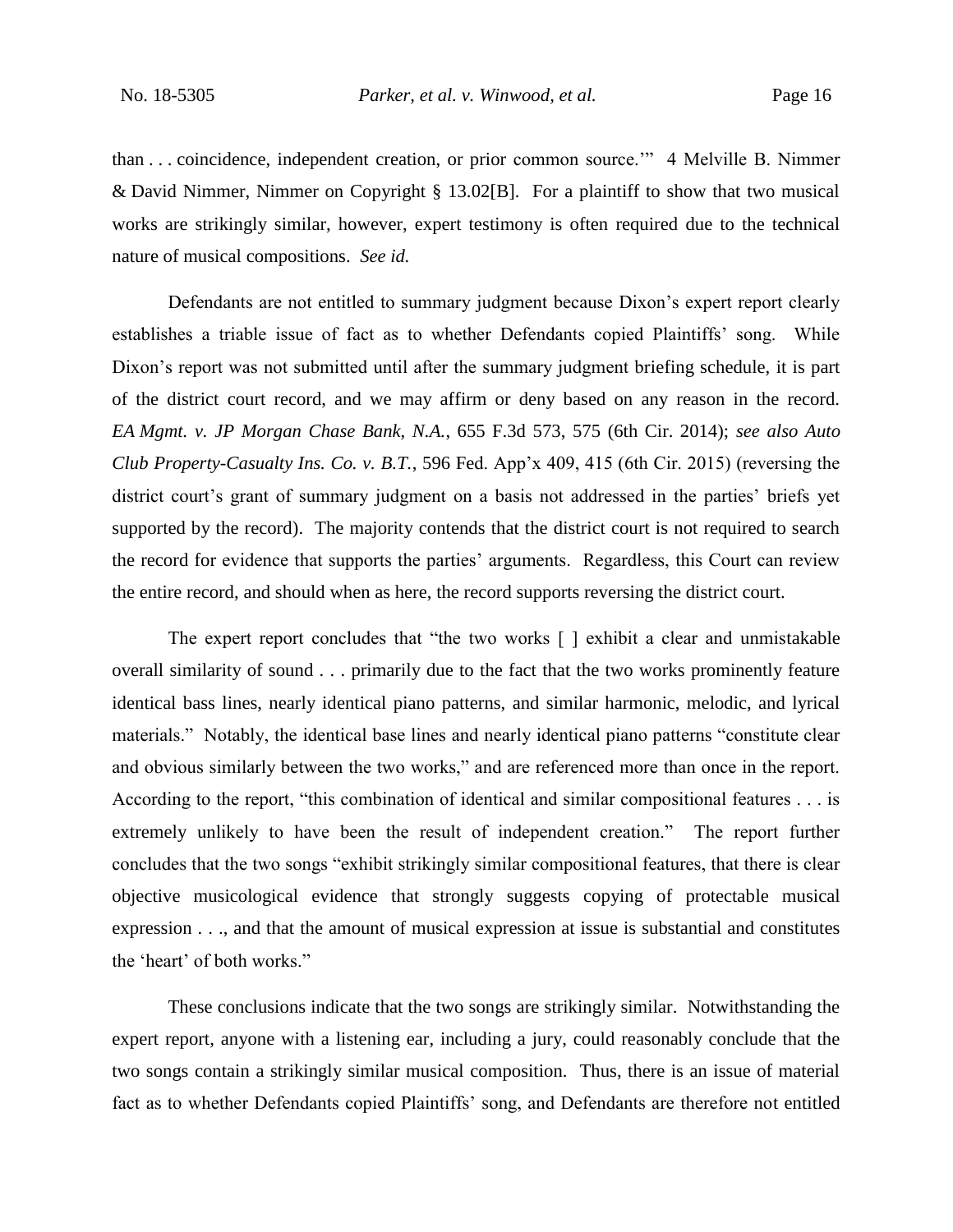to summary judgment. *See Murray Hill*, 361 F.3d at 317. The majority chooses to overlook this evidence simply because Plaintiffs presented it after briefing was complete, despite our ability on appeal to consider the entire record. This Court should not be in the business of punishing litigants for their attorney's misdeeds or failure to take the preferred course of action. *See In re Salem Mortg. Co.*, 791 F.2d 456, 459–60 (6th Cir. 1986) ("[A] technical error or a slight mistake by the plaintiff's attorney should not deprive plaintiff of an opportunity to present the true merits of his claims.") (internal citation omitted). Regrettably, the majority has denied Plaintiffs their deserved opportunity to present their case to a jury, which is a grave injustice.

#### II.

In affirming the district court's grant of Mervyn Winwood's motion to dismiss for lack of personal jurisdiction, the majority fails to view the evidence in the light most favorable to Plaintiffs, as required by the Federal Rules of Civil Procedure and by clear precedent.

For a court to exercise jurisdiction over a non-resident, the due process clause requires the non-resident to have at least "'certain minimum contacts with the [forum state] such that the maintenance of the suit does not offend 'traditional notions of fair play and substantial justice.''" *Youn v. Track, Inc.*, 324 F.3d 409, 417 (6th Cir. 2003) (quoting *Int'l Shoe Co. v. Washington*, 326 U.S. 310, 316 (1945)).

This Court has indicated clear a preference for Justice O'Connor's stream of commerce "plus" approach to assessing "purposeful availment," as articulated in *Asahi Metal Indus. Co*. *v. Superior Court*, 480 U.S. 102, 107 (1987) (O'Connor, J.) (plurality op.). *See Bridgeport Music, Inc. v. Still N The Water Publ'g*, 327 F.3d 472, 480 (6th Cir. 2003). Under the commerce "plus" approach, personal jurisdiction over a defendant exists based on a product's availability in the forum state when the defendant placed the product into the stream of commerce and there is evidence of some "[a]dditional conduct . . . [that] may indicate an intent or purpose to serve the market in the forum State." *Asahi Metal Indus. Co.*, 480 U.S. at 112; *see also Bridgeport Music, Inc.*, 327 F.3d at 480. Thus, the emphasis in the purposeful availment inquiry is whether the defendant has engaged in "some overt actions connecting the defendant with the forum state." *Dean v. Motel 6 Operating L.P.*, 134 F.3d 1269, 1274 (6th Cir. 1998). "If a plaintiff can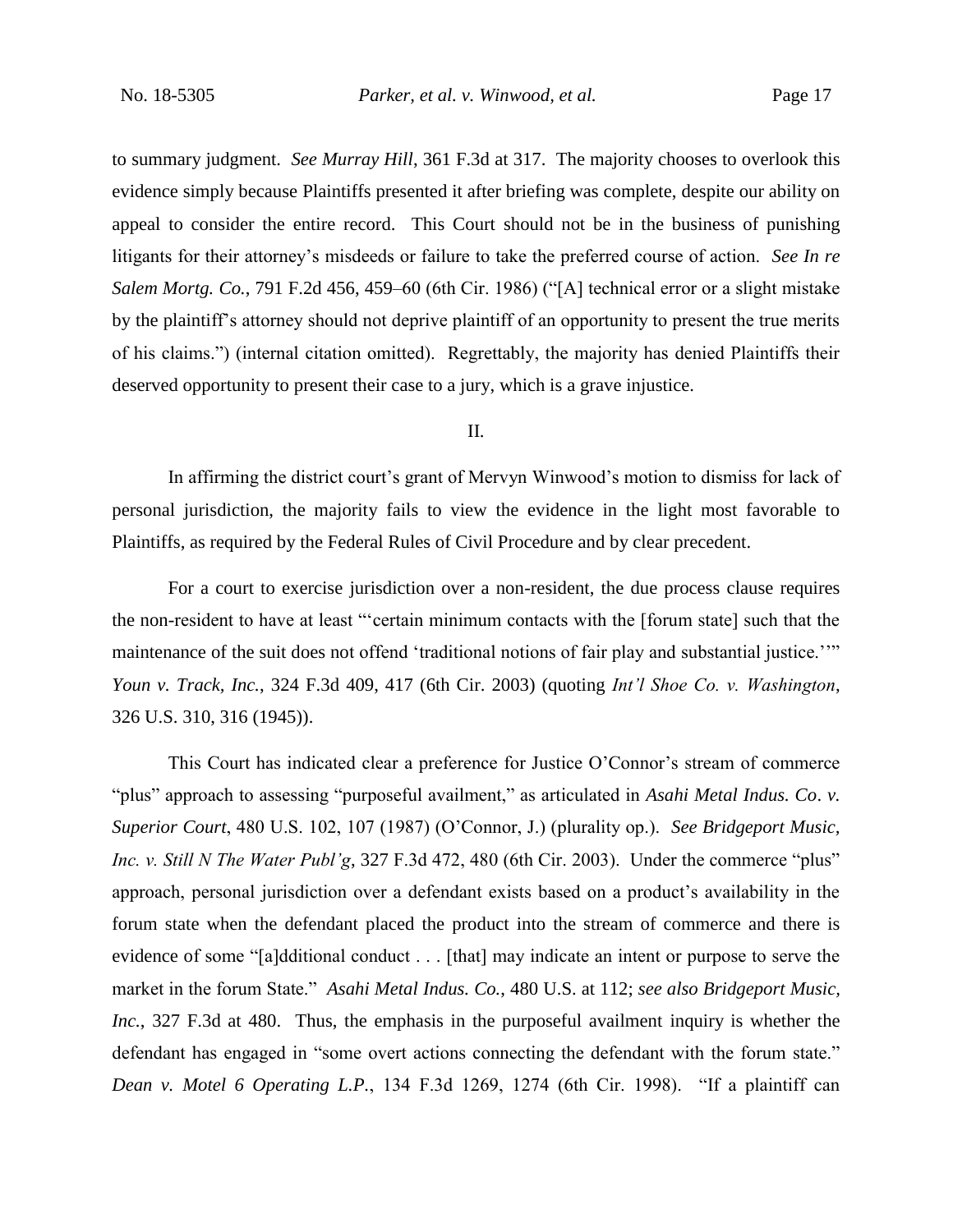demonstrate purposeful availment, personal jurisdiction over a non-resident will not be defeated simply by the absence of physical contacts with the forum state." *Bridgeport Music, Inc.*, 327 F.3d at 479 (citing *Burger King Corp. v. Rudewicz*, 471 U.S. 462, 476 (1985)).

The plaintiff bears the burden of demonstrating by a preponderance of the evidence that personal jurisdiction exists over the non-resident defendant. *Youn*, 324 F.3d at 417. The strength and nature of the plaintiff's burden depends on the nature of the motion and how the court approaches the issue. When the court does not hold an evidentiary hearing to determine jurisdiction, as is the case here, the plaintiff need only make a prima facie case that the court has personal jurisdiction. *Neogen Corp. v. Neo Gen Screening, Inc.*, 282 F.3d 883, 887 (6th Cir. 2002).A plaintiff's burden is met by "establishing with reasonable particularity sufficient contacts between [the defendant] and the forum state to support jurisdiction." *Id.* (citation and internal quotation marks omitted). When no evidentiary hearing is held, "the court must consider the pleadings and affidavits in the light most favorable to the plaintiff." *CompuServe, Inc. v. Patterson*, 89 F.3d 1257, 1262 (6th Cir. 1996). Further, the court may not "weigh the controverting assertions of the party seeking dismissal" against the plaintiff's pleadings and affidavits. *Theunissen v. Matthews*, 935 F.2d 1454, 1459 (6th Cir.1991).

The majority concludes that Plaintiffs could not properly assert personal jurisdiction over Mervyn because Plaintiffs did not set forth evidence or affidavits establishing jurisdiction. This conclusion, however, is incorrect, as Plaintiffs have submitted evidence supporting the district court's ability to exercise personal jurisdiction over Mervyn.

In support of his motion to dismiss, Mervyn submitted a declaration that he did not purposefully avail himself of the privilege of acting or causing consequences in Tennessee. He also stated that the record label Island Records directed promotions and marketing, and that he had quit playing in The Spencer Davis Group before they began touring in the United States. Such an affidavit is sufficient to support a motion to dismiss for lack of personal jurisdiction. Because Mervyn motion to dismiss was sufficiently supported, the burden shifted to Plaintiffs to establish that the district court had personal jurisdiction over Mervyn. To establish a *prima facie* case, Plaintiffs must show that Mervyn: (1) purposefully availed himself of the forum through his activities that (2) gave rise to the cause of action, and (3) that such actions or consequences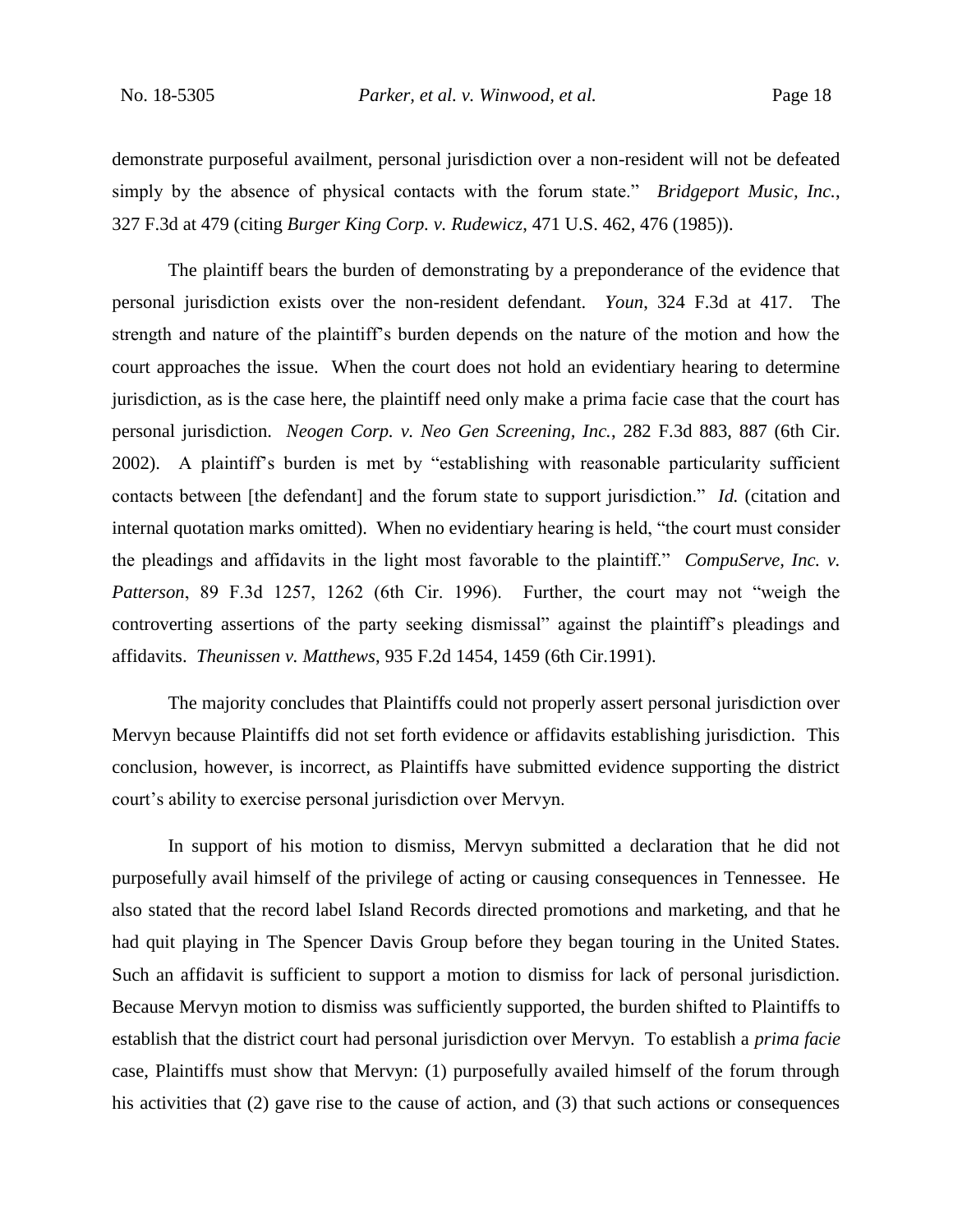caused by those activities were substantially related to the forum state. *Southern Mach. Co. v. Mohasco Indus., Inc.*, 401 F.2d 374, 381 (6th Cir. 1968). Contrary to the majority's finding, Plaintiffs have established a *prima facie* case of personal jurisdiction.

This Court has found that purposeful availment can be based on the existence of a nationwide distribution agreement—but only where a defendant took steps to *require* the product be marketed throughout the United States. *Palnik v. Westlake Entm't, Inc.*, 344 F. App'x 249, 252 (6th Cir. 2009); *Bridgeport Music, Inc.*, 327 F.3d at 480, 484 n.11; *Tobin*, 993 F.2d at 543 (finding purposeful availment where the distribution agreement required the distribution of the defendant's product throughout the United States, its territories and possessions, and Puerto Rico). Mere awareness that a product is likely to be marketed, without more, does not suffice.

While our decision in *Bridgeport Music* shows the two sides of personal jurisdiction based on a nationwide distribution agreement, as the majority has detailed, a second case from this Court helps to draw the line that divides the two defendants in *Bridgeport Music*. In *Palnik v. Westlake Entertainment, Inc.*, we affirmed the district court's decision to dismiss the plaintiff's copyright infringement suit—without conducting jurisdictional discovery—for lack of personal jurisdiction. 344 F. App'x 249, 253–54 (6th Cir. 2009). In support of their opposition, plaintiffs alleged that the defendants participated in making and profited from the movie at issue, and that the movie ended up in Ohio by the actions of third-party distributors. *Id.* at 252. Reviewing these allegations, we explained:

Drawing inferences for [plaintiff], as we must, these allegations permit two potential conclusions as to the distribution of Steal Me to Ohio. First, our defendants, after making the movie, caused it to be distributed to Ohio through a national or regional distribution contract. Second, our defendants, for whatever reason—because they do not own the distribution rights, because they deferred entirely to a third-party distributor, or for another reason that gave them no control over the movie's distribution—were not responsible for the movie appearing in Ohio.

Because one conclusion supports jurisdiction and the other does not, [plaintiff]'s complaint remains unclear as to jurisdiction and therefore fails absent reasonably particular facts that resolve which is the better understanding of the defendants' actions toward the forum state. *Cf. Twombly*, 550 U.S. at 567 (1955). [Plaintiff]'s allegations provide no such resolution: a court cannot infer that an agreement of the sort necessary for jurisdiction under *Bridgeport* and the Ohio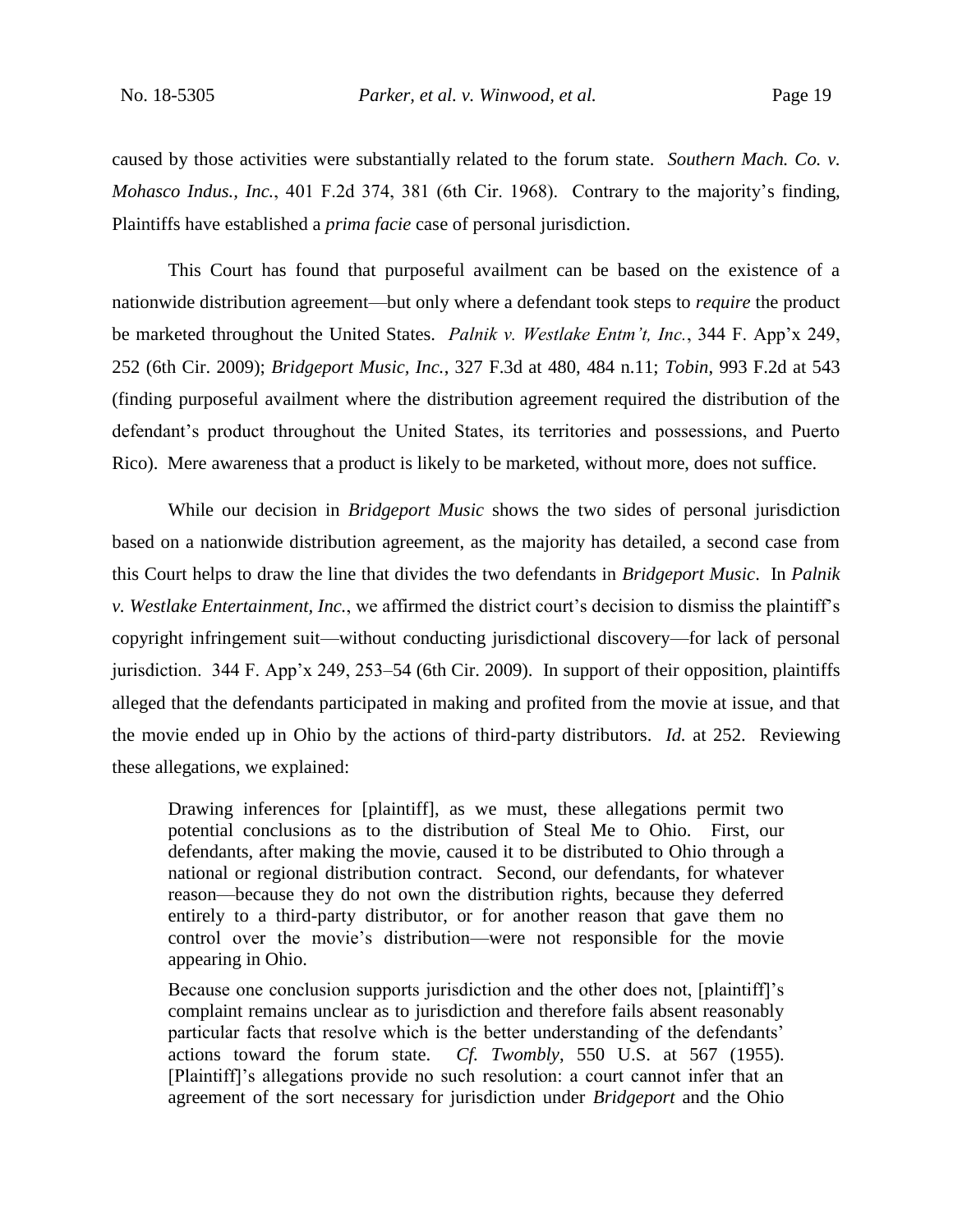cases—one that required (as opposed to permitted or was silent as to) sale or rental in Ohio—existed.

*Id.* In concluding that plaintiff had failed to establish a prima facie case for personal jurisdiction, we acknowledged that in situations where personal jurisdiction turns on a national distribution agreement, without jurisdictional discovery plaintiffs are unable to produce the actual agreement that would establish jurisdiction. In doing so, we explained:

Both the Federal Rules of Civil Procedure and our case law governing personal jurisdiction are more forgiving to a litigant with an information deficit than this argument acknowledges. A party and her attorney can, on "knowledge, information, and belief," assert specifically that the existence of the necessary distribution relationship will "likely have evidentiary support after a reasonable opportunity" for discovery. *See* Fed. R. Civ. P. 11(b). And such an assertion will be assumed true for the purposes of the party's prima facie case for jurisdiction "notwithstanding . . . contrary assertions" from the defendant. *Theunissen v. Matthews*, 935 F.2d 1454, 1459 (6th Cir. 1991). *To prevail, at least at this early stage, [the plaintiff] merely [needs] to assert the likelihood that, should he be permitted to look for it, the required relationship would be found to exist.*

*Id.* at 252–53 (emphasis added).

Applying *Bridgeport Music* and *Palnik* to the present case, Plaintiffs have met their burden of establishing purposeful availment. The relevant evidence Plaintiffs rely on in opposition to Mervyn's motion to dismiss is: (1) an affidavit from Steve Winwood in which he states that The Spencer Davis Group re-recorded "Gimme Some Lovin'" for the purpose of distribution in the United States; (2) an affidavit from Mervyn where he states that The Spencer Davis Group contracted with Island Records for all promotions and marketing, including all sales and touring of The Spencer Davis Group, of "Gimme Some Lovin'"; and (3) the undisputed fact that the song was distributed in the United States. Mervyn, in his own affidavit, stated that The Spencer Davis Group contracted with Island Records for all promotions and marketing, including all sales and touring of The Spencer Davis Group of "Gimme Some Lovin.'" While Mervyn does not explicitly admit that the contract with Island Records required distribution throughout the United States, in viewing the evidence in the light most favorable to the plaintiff—which the majority fails to do— this assertion, along with Steve's statement that the contract was entered into for the purposes of distribution in the United States, supports a finding